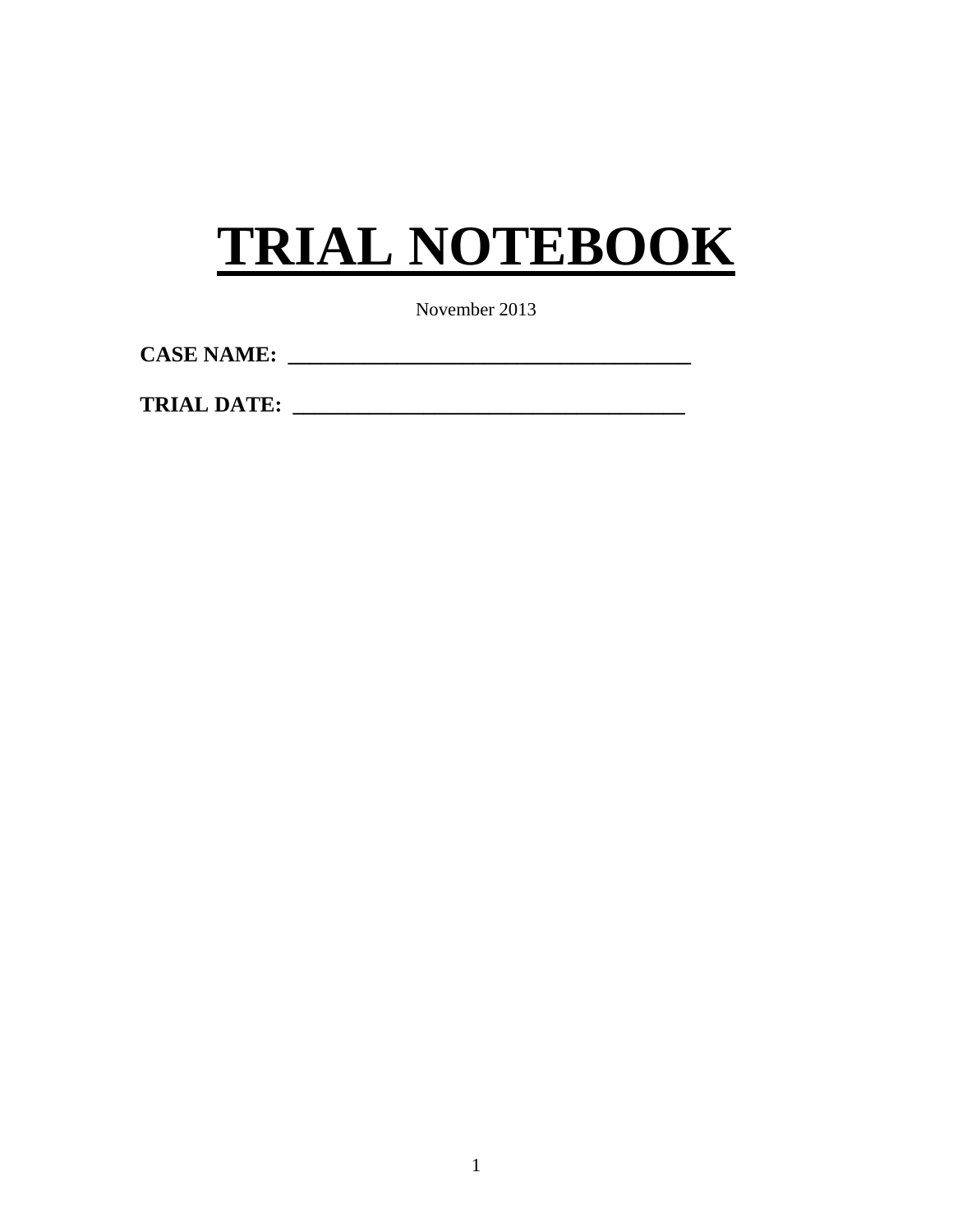## **TABLE OF CONTENTS**

#### **A. CASE INFORMATION SHEET**

- 1. Style of case
- *2.* Names, addresses, phone and fax numbers, bar numbers, e-mail addresses for Presiding Judge *(If Associate Judge, also list Referral Judge)*  Court Coordinator/Administrator District Clerk Attorney ad Litem for the children Guardian ad Litem for the children Respondent's Attorney (set up for each attorney) CPS Caseworker CPS Supervisor

#### **B. NOTEBOOK ESSENTIALS**

- 1. Termination Trial Preparation Checklist
- 2. Termination Grounds Checklist
- 3. Best Interest Checklist
- 4. Trial Objections Checklist
- 5. Predicate Checklist

6. Case Citations and Notes applicable to the case - use SECTION 5 TERMINATION GROUNDS, caselaw

#### **C. PLEADINGS**

- 1. Pleading Index
- 2. Live pleadings: *i.e. Amended Petition; Responsive pleadings*

3. Superseded pleadings – maintain separately organized by numbered index pages corresponding with the pleading index

#### **D. EXHIBITS**

1. Give a copy of the list to the court reporter and offer to the judge as well. 2. Keep each exhibit and business records affidavit either in plastic slip cover behind sub tab for sponsoring witness or in a separate folder labeled by sponsoring witness.

3. Executed information release form

#### **E. VOIR DIRE**

- 1. Outline
- 2. Panel Seating Chart
- 3. See sample Voir Dire in SECTION 11 TOOLS, Jury Trials

#### **F. PROPOSED JURY CHARGE**

- 1. Give the original to the Judge and copies to all attorneys
- 2. Diskette copy of charge for any subsequent changes
- 3. See sample Jury Charge in SECTION 11 TOOLS, Jury Trials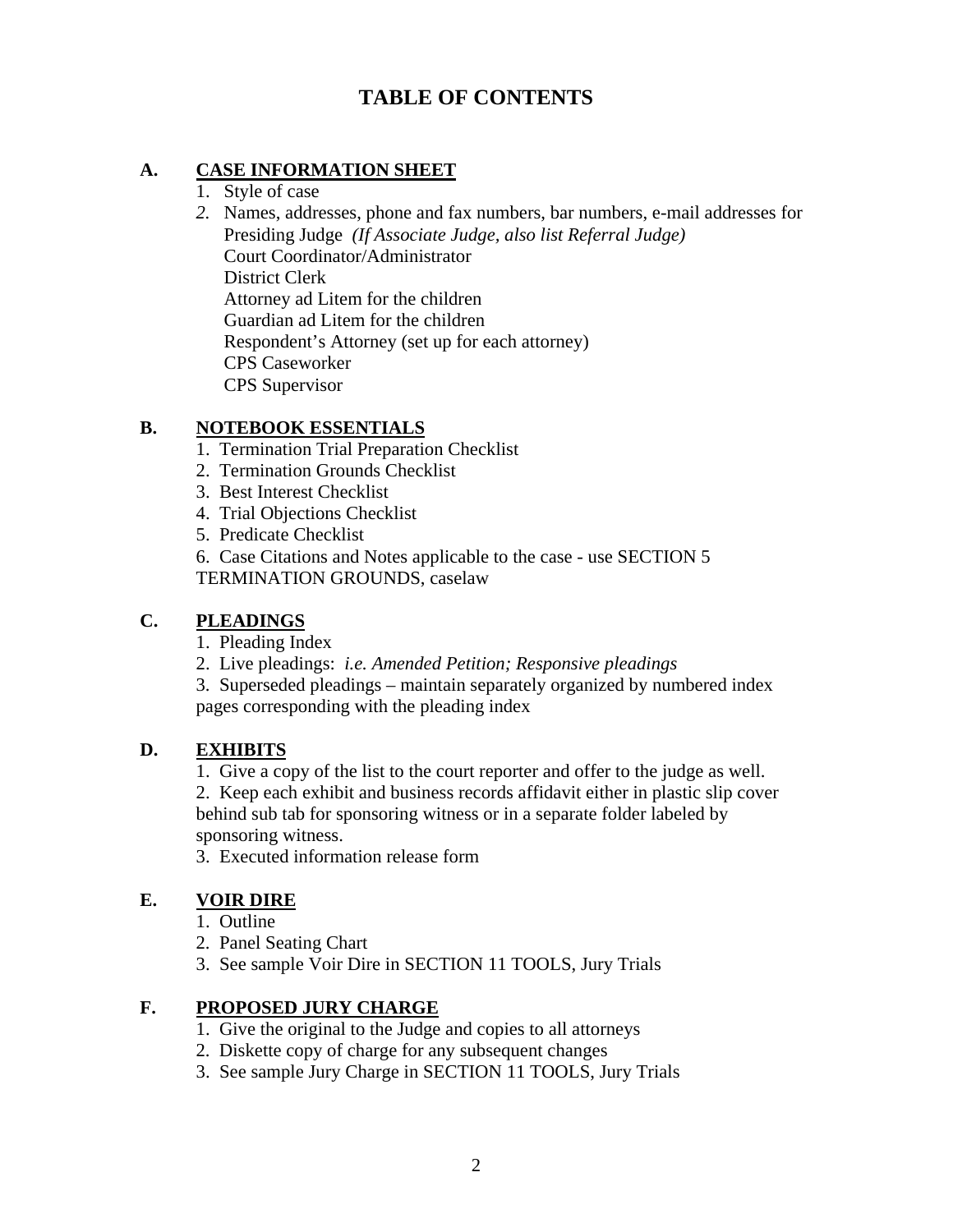#### **G. OPENING STATEMENT & CLOSING ARGUMENT**

- 1. Outline of opening statement and possible closing arguments
- 2. Sub-tab for adding trial notes for closing argument

#### **H. WITNESSES**

- 1. Witness List
	- a. Include address, phone numbers where witness can be reached at any time
	- b. Date witness was served
	- c. Date notified of approximate day and time of testimony *(note if witness has any scheduling conflicts that must be dealt with)*
	- d. Date witness designated in response to discovery
	- e. Date witness' records were provided to counsel
- 2. Sub-tab for each witness
	- a. Outline/summary of expected testimony including if the witness can testify regarding "best interest"
	- b. Curriculum Vitae
	- c. Notes from pre-trial interview of witness
	- d. Documentation pertinent to witness' testimony Example:
		- i. Narratives
		- ii. Counseling reports
		- iii. Psychologicals
	- e. Exhibits to be entered into evidence through witness

### **I**. **TRIAL LOGS**

- 1. Sub-tab for each parent
	- a. Sub-tab by type of log
		- Employment/Sources of Income  Relationships CPS History: Intakes and Investigations Criminal History Child Support Visitation Services Provided Housing/Home Visitations

### **J. VITAL STATISTICS**

- 1. Sub-tab for each child
	- a. Birth certificate
	- b. Social security number
	- c. Paternity Registry Check or other relevant paternity information
	- d. Court of Continuing Exclusive Jurisdiction Check

#### **K. RECORDS FILED WITH THE DISTRICT CLERK**

- 1. Records Affidavit Log
- 2. Sub-tab for each Record Affidavit
	- a. Notice of Filing Records Affidavits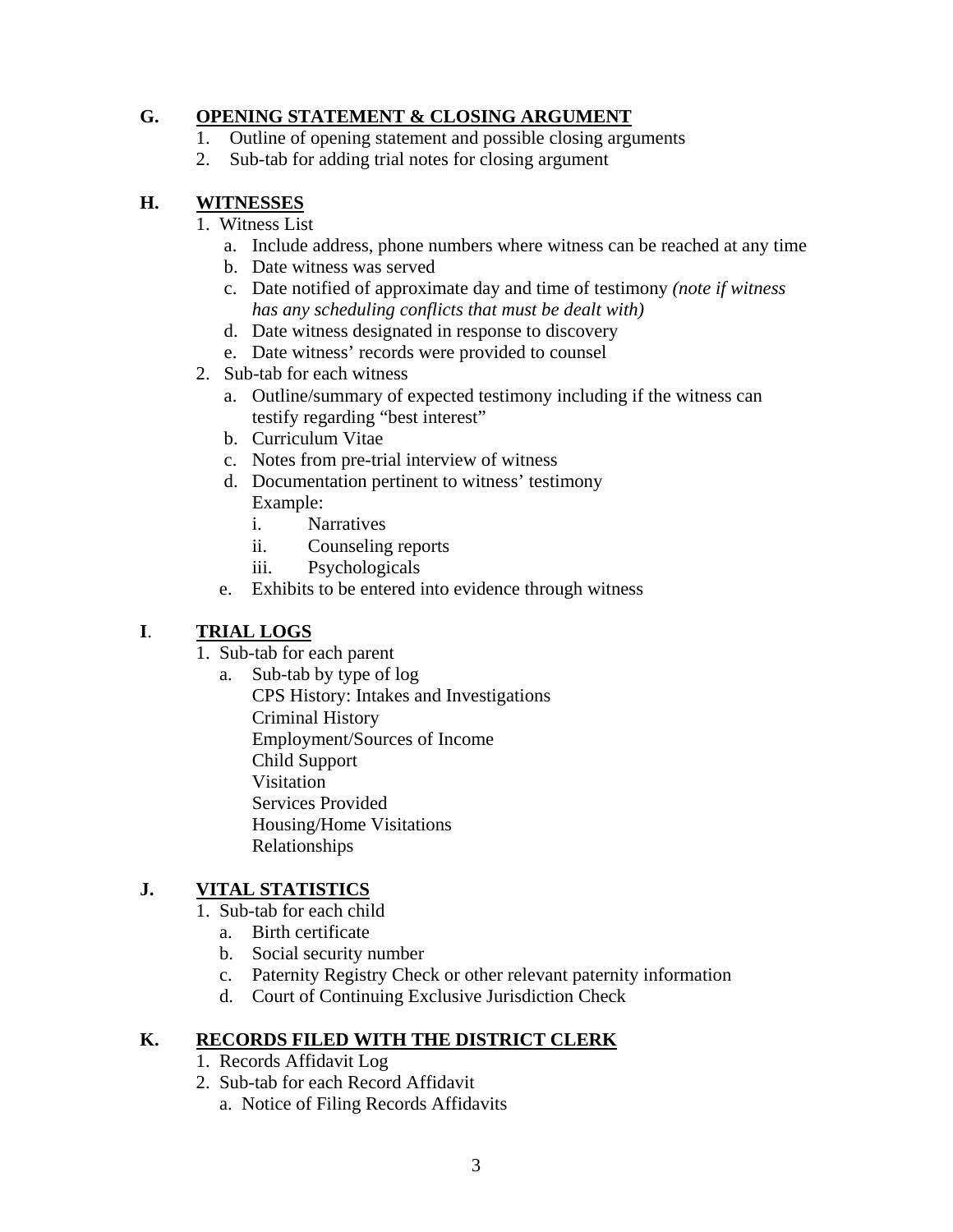b. Date of Notice or filing of Business Records Affidavits

## **L. PSYCHOLOGICALS & PSYCHIATRIC EVALUATIONS**

1. Sub-tab by name

#### **M. MEDICAL RECORDS**

1. Sub-tab by name

#### **N. CRIMINAL RECORDS**

- 1. Certified copies of convictions
- 2. Copies of law enforcement reports

#### **O. DISCOVERY**

- 1. Discovery Log
- 2. Sub-tab by Attorney/Requestor
	- a. Petitioner propounded
		- i. Requests for Discovery
		- ii. Response to DFPS Request for Discovery
	- b. Respondent propounded *(prepare for each respondent)* 
		- i. Request for Discovery
		- ii. DFPS' Response to Respondent's Request for Discovery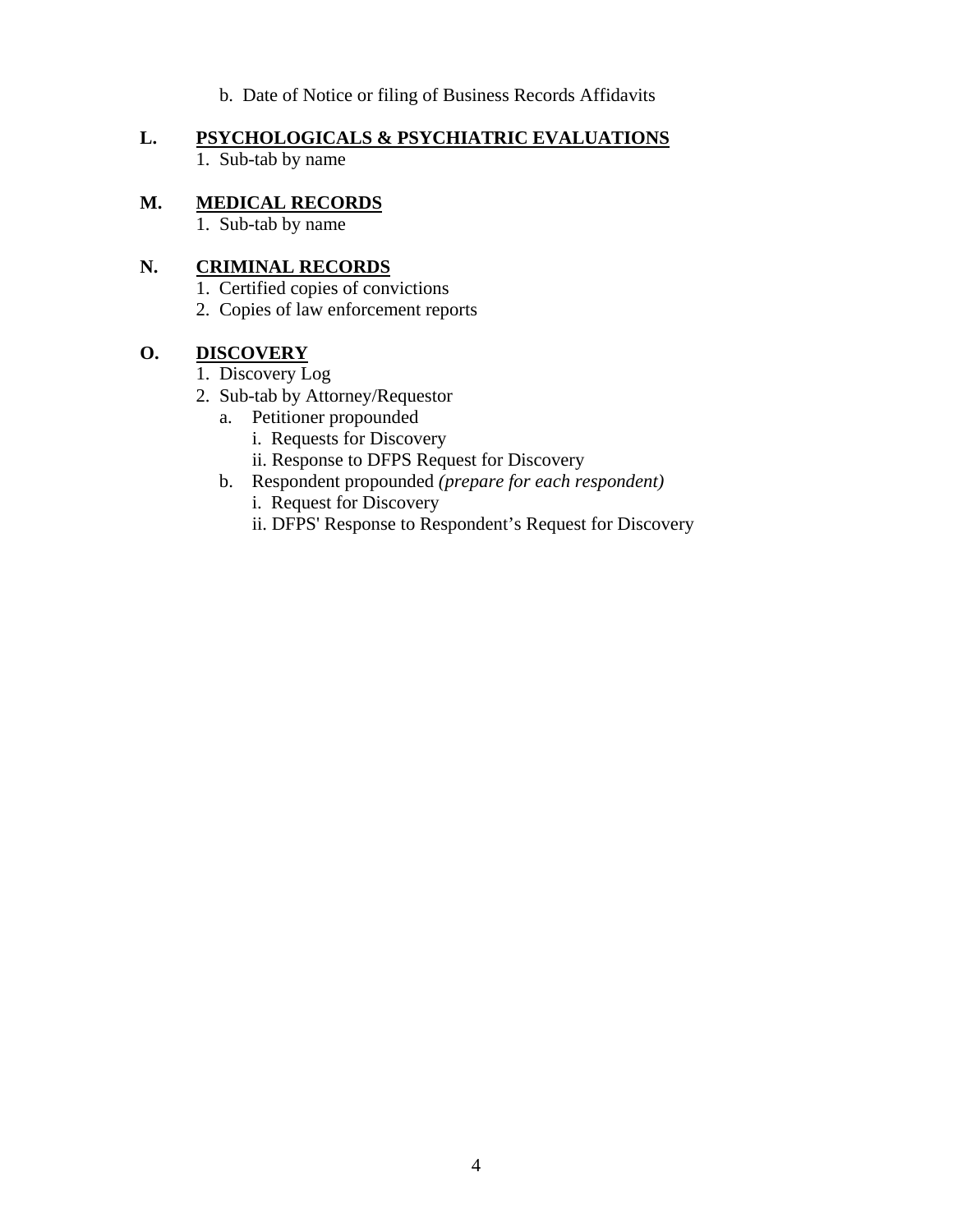## **A. CASE INFORMATION SHEET**

**§** 

#### **CAUSE NO. \_\_\_\_\_\_\_\_\_\_\_\_\_\_\_\_**

 **§** 

#### **IN THE INTEREST OF § IN THE DISTRICT COURT OF**

Office: Phone number NAME NAME Address line 1. Address line 2. Address line 2. *Fax:* Phone number *Fax:* Phone number

#### **District Judge**

Office: Phone number NAME NAME Address line 1. Address line 1. Address line 2. Address line 2. *Fax:* Phone number *Fax:* Phone number

NAME NAMES Address line 1. Address line 1. Address line 2. Address line 2. *Fax:* Phone number *Fax:* Phone number

#### *Attorney for Mother, Jane Doe Attorney for Father, John Doe*

Office: Phone number NAME NAME Address line 1. Address line 2. Address line 2. State Bar No.: State Bar No.: *Fax:* Phone number *Fax:* Phone number *E-Mail Address: E-Mail Address:*

#### **Attorney ad Litem for the Child(ren)** NAME NAME Address line 1. Address line 1.

Office: Phone number Address line 2. Address line 2. State Bar No.: State Bar No.: *Fax:* Phone number *Fax:* Phone number *E-Mail Address: E-Mail Address:*

#### *Associate Judge Court Coordinator for Associate Judge*

*Office:* Phone number *Office:* Phone number

#### *District Judge Court Coordinator for District Judge*

*Office:* Phone number *Office:* Phone number

#### *District Clerk CPS Caseworker/ CPS Supervisor*

*Office:* Phone number *Office:* Phone numbers

*Office:* Phone number *Office:* Phone number

# Guardian ad Litem for the Child(ren)

*Office:* Phone number *Office:* Phone number

# **(NAME OF CHILD/REN), § \_\_\_\_\_\_\_\_\_\_\_ COUNTY, TEXAS**

**CHILD S** S JUDICIAL DISTRICT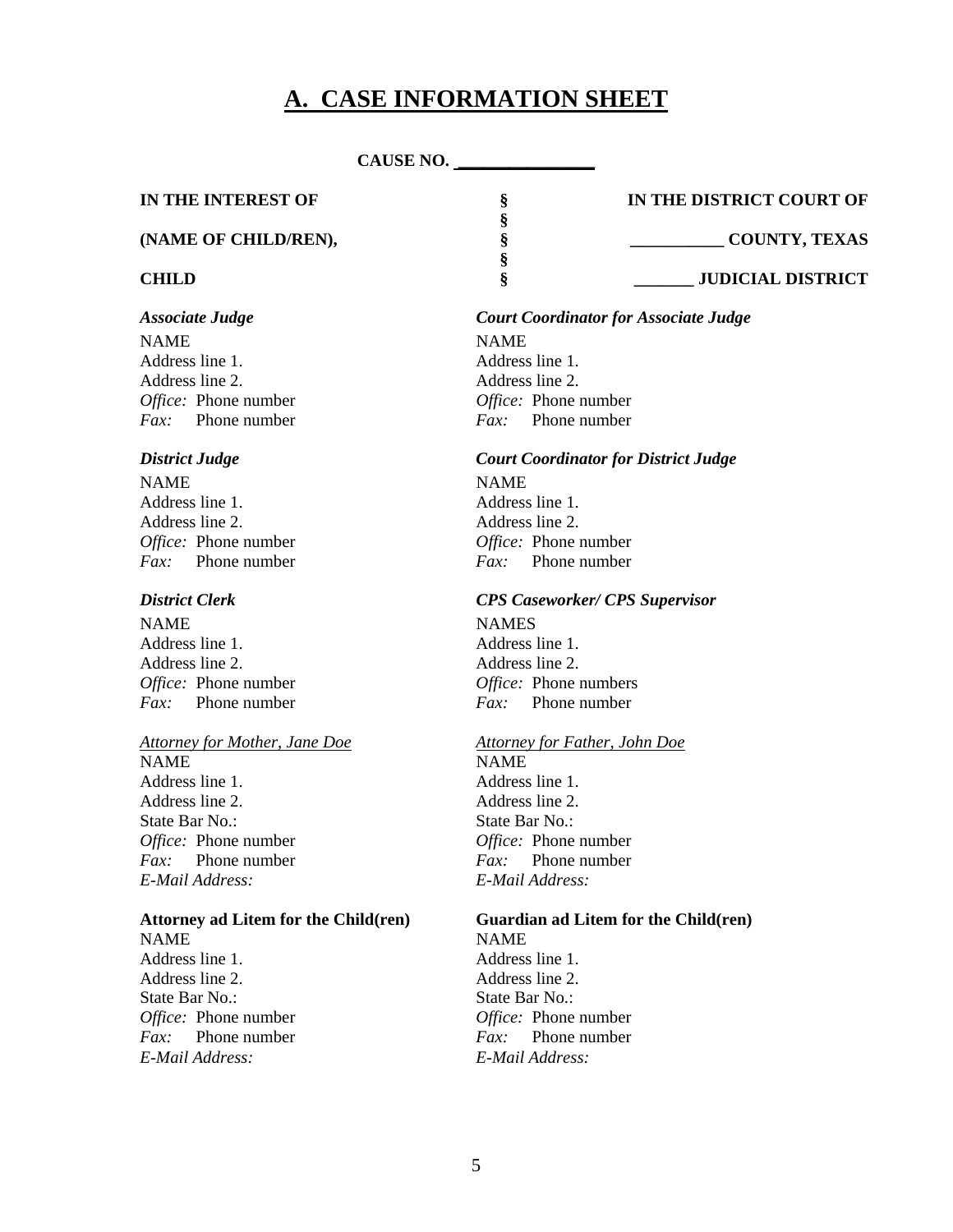# **B. NOTEBOOK ESSENTIALS**

# **1. Termination Trial Preparation Checklist**

| <b>Task</b>                                    | <b>Task</b><br><b>Complete</b><br>Yes/No | <b>Date</b><br>Task<br><b>Complete</b> | <b>Date</b><br>Task<br><b>Supplemented</b> |
|------------------------------------------------|------------------------------------------|----------------------------------------|--------------------------------------------|
|                                                |                                          |                                        |                                            |
| <b>TMC Granted</b>                             |                                          |                                        |                                            |
| <b>Adversary Hearing</b>                       |                                          |                                        |                                            |
| <b>Status Hearing</b>                          |                                          |                                        |                                            |
| <b>Last Review Hearing</b>                     |                                          |                                        |                                            |
| <b>Next Review Hearing</b>                     |                                          |                                        |                                            |
| <b>Amend Pet. w/ additional Grounds</b>        |                                          |                                        |                                            |
| <b>Dismissal Date</b>                          |                                          |                                        |                                            |
| <b>Extended Dismissal Date</b>                 |                                          |                                        |                                            |
| <b>Mediation</b>                               |                                          |                                        |                                            |
| <b>Pre-Trial Setting</b>                       |                                          |                                        |                                            |
| <b>Preferential Trial Setting (Jury/Bench)</b> |                                          |                                        |                                            |
| <b>Citations:</b>                              |                                          |                                        |                                            |
| <b>Mother</b>                                  |                                          |                                        |                                            |
| <b>Presumed father</b>                         |                                          |                                        |                                            |
| <b>Alleged father</b>                          |                                          |                                        |                                            |
| <b>Unknown Father (???)</b>                    |                                          |                                        |                                            |
| <b>Diligent Search</b>                         |                                          |                                        |                                            |
| <b>Continuing Jurisdiction Check</b>           |                                          |                                        |                                            |
| <b>Paternity Registry Check</b>                |                                          |                                        |                                            |
| <b>Paternity Testing</b>                       |                                          |                                        |                                            |
| <b>Criminal Histories</b>                      |                                          |                                        |                                            |
| <b>Mother</b>                                  |                                          |                                        |                                            |
| <b>Father</b>                                  |                                          |                                        |                                            |
| <b>ICWA Applies</b>                            |                                          |                                        |                                            |
| <b>Immigration Issues</b>                      |                                          |                                        |                                            |
| <b>Home Studies</b>                            |                                          |                                        |                                            |
| <b>DFPS Responses to Discovery Requests</b>    |                                          |                                        |                                            |
| <b>Discovery Requests Sent by DFPS</b>         |                                          |                                        |                                            |
| <b>RECORDS</b>                                 | Requested                                | Received                               | <b>Filed with Notice</b>                   |
| <b>Criminal</b>                                |                                          |                                        |                                            |
| <b>Medical</b>                                 |                                          |                                        |                                            |
| Psychological                                  |                                          |                                        |                                            |
| <b>Counseling Reports</b>                      |                                          |                                        |                                            |
| <b>Visitation notes</b>                        |                                          |                                        |                                            |
| <b>Parenting</b>                               |                                          |                                        |                                            |
| <b>School</b>                                  |                                          |                                        |                                            |
| <b>Foster Parent Notes/Reports/Assessments</b> |                                          |                                        |                                            |
| <b>Drug/Alcohol Assessments/Reports</b>        |                                          |                                        |                                            |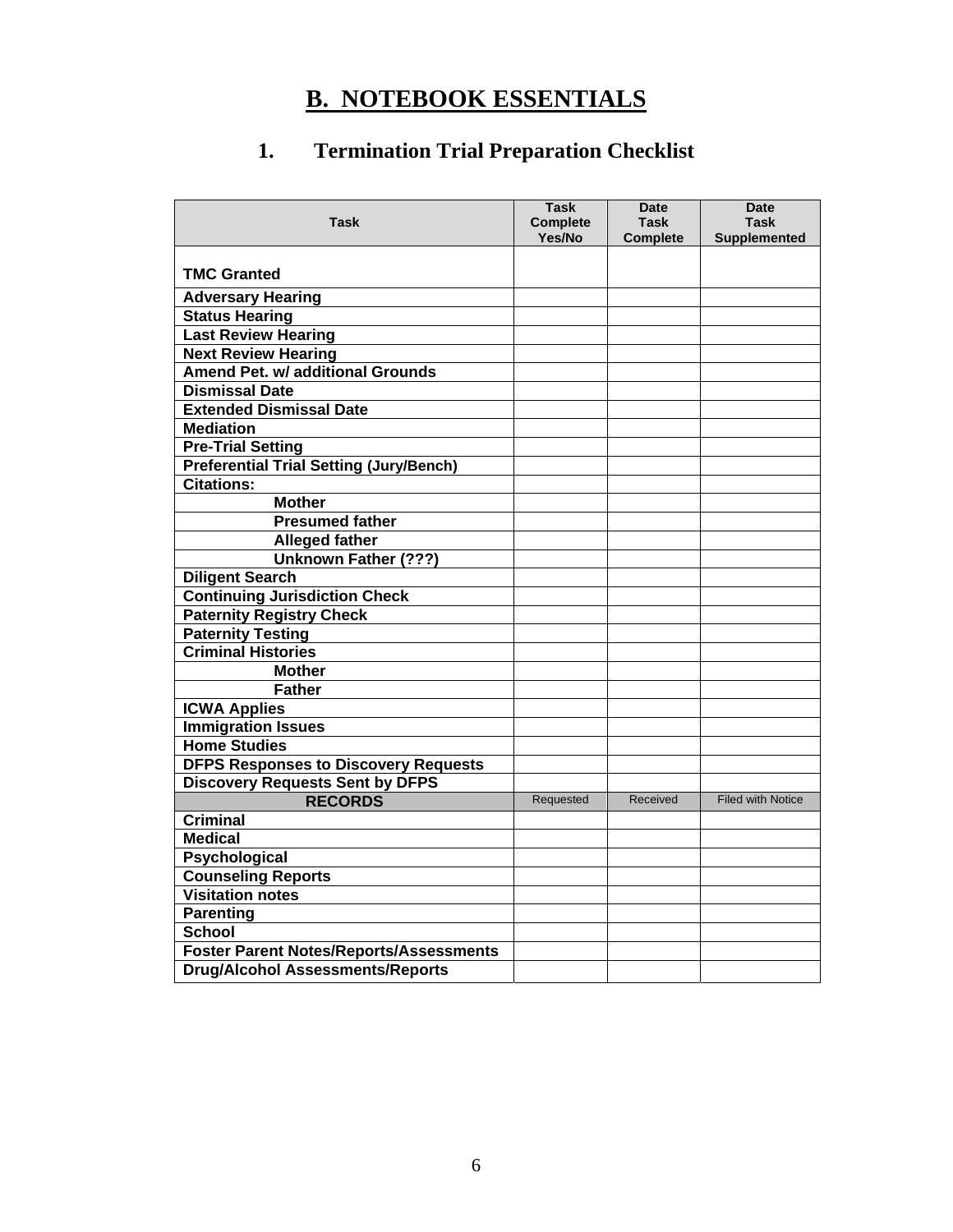## **2. Termination Grounds Checklist**

#### **Texas Family Code § 161.001 (1) Involuntary Termination of Parent-child Relationship**

- (A): Voluntarily left child alone or w/ another *(not a parent)* + expressed intent not to return.
- (B): Voluntarily left child alone or w/ another (*not a parent)* + w/out expressing intent to return + w/out providing adequate support + remained away 3+ months.
- (C): Voluntarily left child alone or w/ another *(even with a parent) +*  w/out providing adequate support + remained away 6+ months.
- (D): Knowingly placed or allowed + child to remain in conditions or surroundings + which endanger+ physical or emotional well being of child.
- (E): Engaged in conduct or knowingly placed child w/ persons who engaged in conduct+ which endangers+

physical or emotional well being of child.

#### (F): Failed to support child+ in accordance w/ ability+ during one year + ending w/in 6 months of filing of petition. (Calculate time periods.)

- (G): Abandoned child without identifying or furnishing means of identification+ identity cannot be ascertained by reasonable diligence.
- (H): Voluntarily, with *knowledge of pregnancy* + abandoned mother beginning during pregnancy + through birth  $+$ failed to provide adequate support or medical care before birth + remained apart from child or failed to support child since birth.
- (I): Contumaciously refused to submit+ to reasonable + lawful order of a court+ under subchapter D, chapter 261.
- (J): Been major cause of +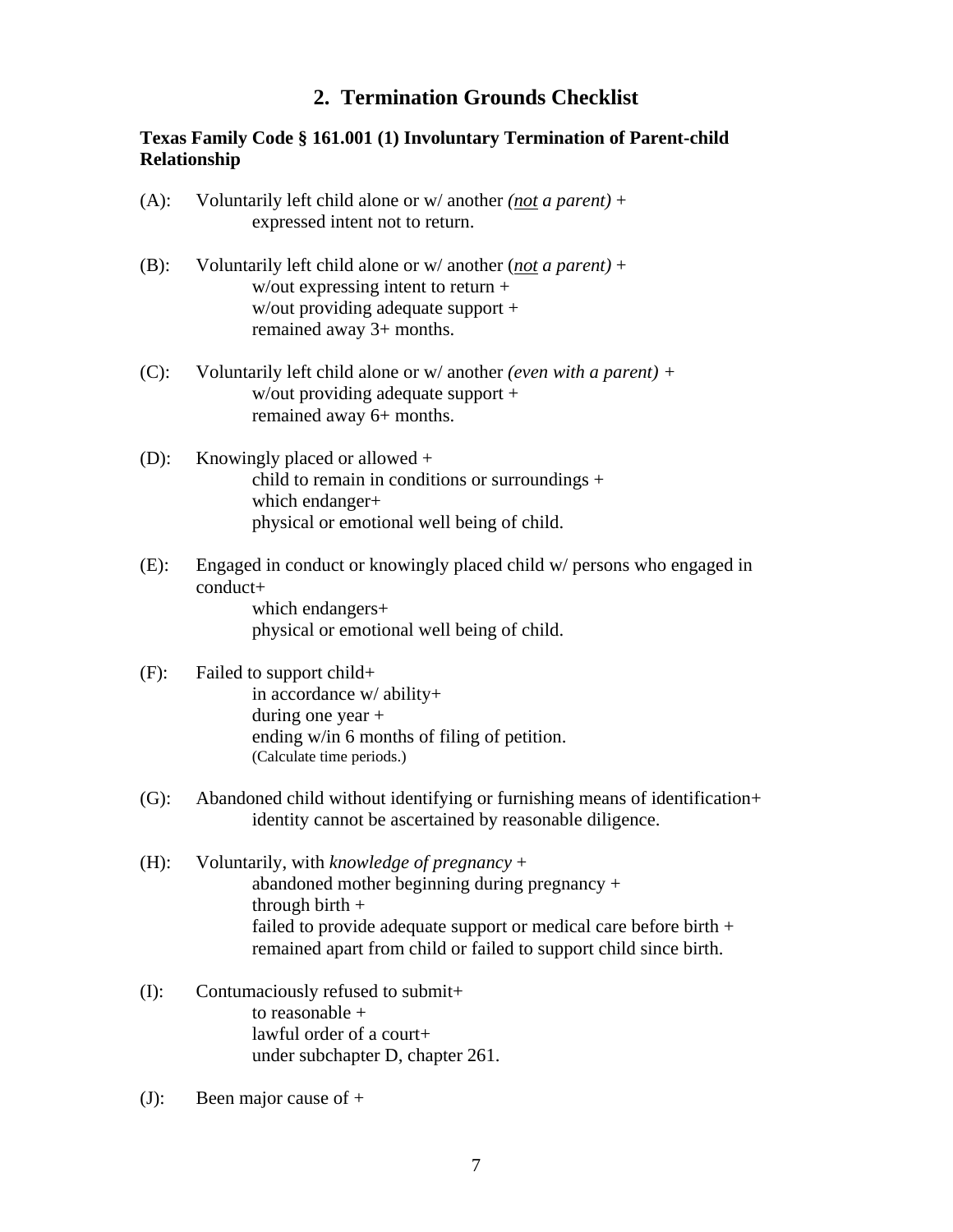child not enrolled in school+ as required by Education Code + OR child's absence fr/ home+ w/out consent of parents or guardian + substantial length of time or w/out intent to return.

(K): Executed unrevoked or irrevocable + affidavit of relinquishment.

 child; prohibited sexual conduct; sexual performance by child; possession or promotion (L): Convicted, probation or deferred adjudication+ criminally responsible+ for *death or serious injury* of child+ (murder; capital murder; manslaughter; indecency w/ child; assault; sexual assault; aggravated assault; aggravated sexual assault; injury to child; abandoning or endangering of child porn.)

- (M): Parent/child relationship terminated + re: another child + based on (D) or (E) or substantial equivalent.
- (N): Constructively abandoned child  $+$ in care or of DPRS or "authorized agency" + not less than 6 months + reasonable efforts to return child + no regular visitation or significant contact + demonstrated inability to provide child with safe environment.
- (O): Failed to comply w/ provisions of court order + specifically establishing actions necessary + for parent to obtain return of child + in DFRS care at least 9 months + due to removal from the parent for abuse or neglect. (Calculate time periods.)
- (P): Used controlled substance + defined by §481 Health & Safety Code + in manner that endangered + health or safety of child + failed to complete court ordered treatment OR continued use.
- (Q): Knowingly engaged in criminal conduct + resulting in conviction + confinement or imprisonment + for at least 2 years from date of filing of petition. (Calculate time periods.)
- $(R)$ : Cause of child born addicted + to alcohol OR controlled substance +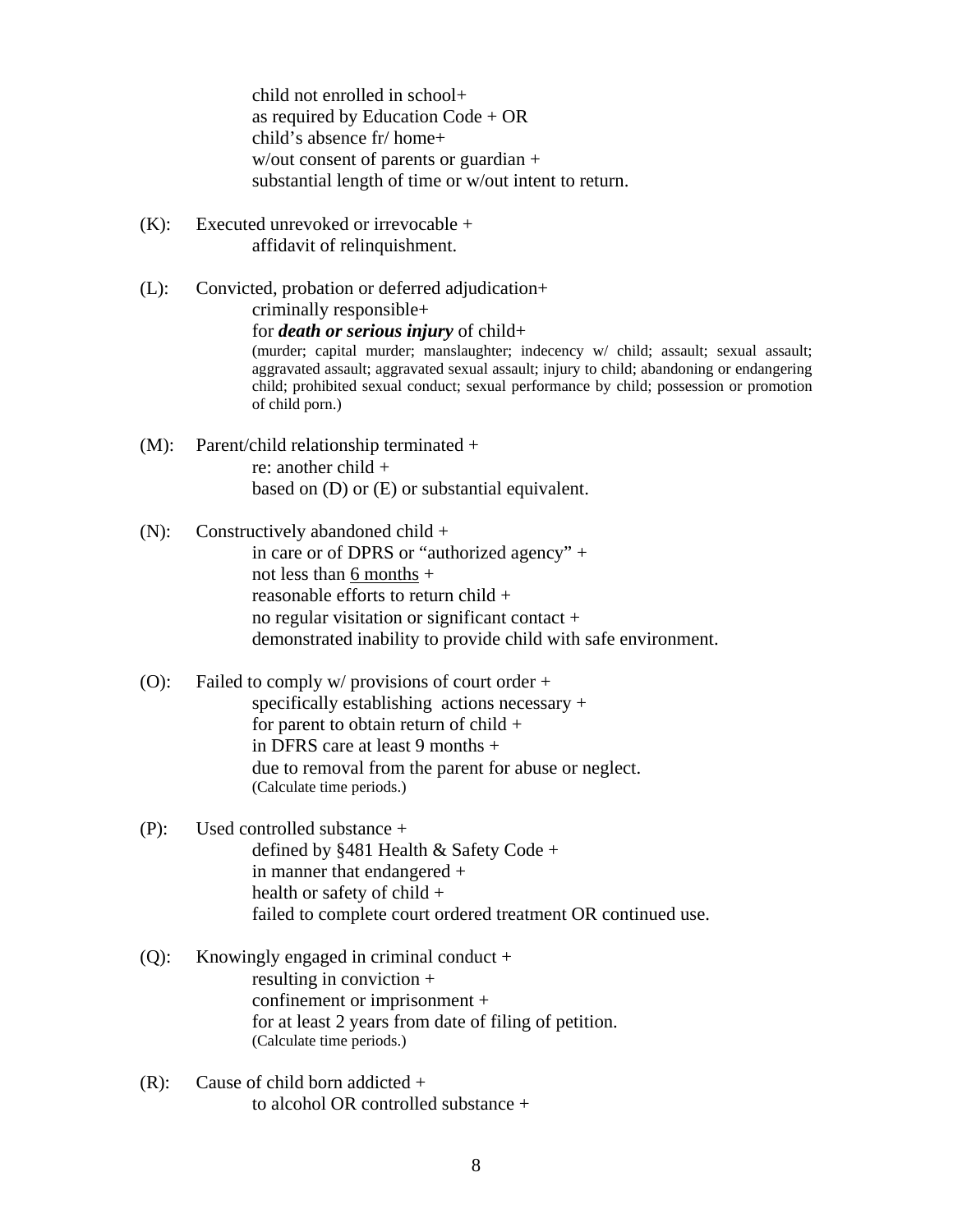other than legally obtained prescription as per §261.001

- (S): Voluntarily delivered child  $+$  to designated emergency infant care provider + without expressing intent to return. (Baby Moses.)
- (T): Convicted of the murder of other parent of child OR criminal attempt to commit murder of other parent of child OR criminal solicitation to commit murder of other parent of child.

#### **Texas Family Code § 161.002 Termination of Rights of Alleged Biological Father**

- (1) After being served with citation+ he does not timely file an admission of paternity or a counterclaim for paternity.
- (2) He has failed to register with the Paternity Registry+ his identity and location are unknown or his identity is known, but he cannot be located. (Termination does not require personal service of citation or citation by publication).
- $(3)$  He has registered with the Paternity Registry+ DFPS has exercised due diligence to locate alleged father, but service of process has been unsuccessful.

#### **Texas Family Code § 161.003 Involuntary Termination: Inability to Care for Child**

Mental or emotional illness, or mental deficiency+ Renders parent unable to provide for+ Physical, emotional, and mental needs of the child+ In all reasonable probability+ Will continue to render parent unable to provide for child's needs+ Until $18<sup>th</sup>$  birthday of child.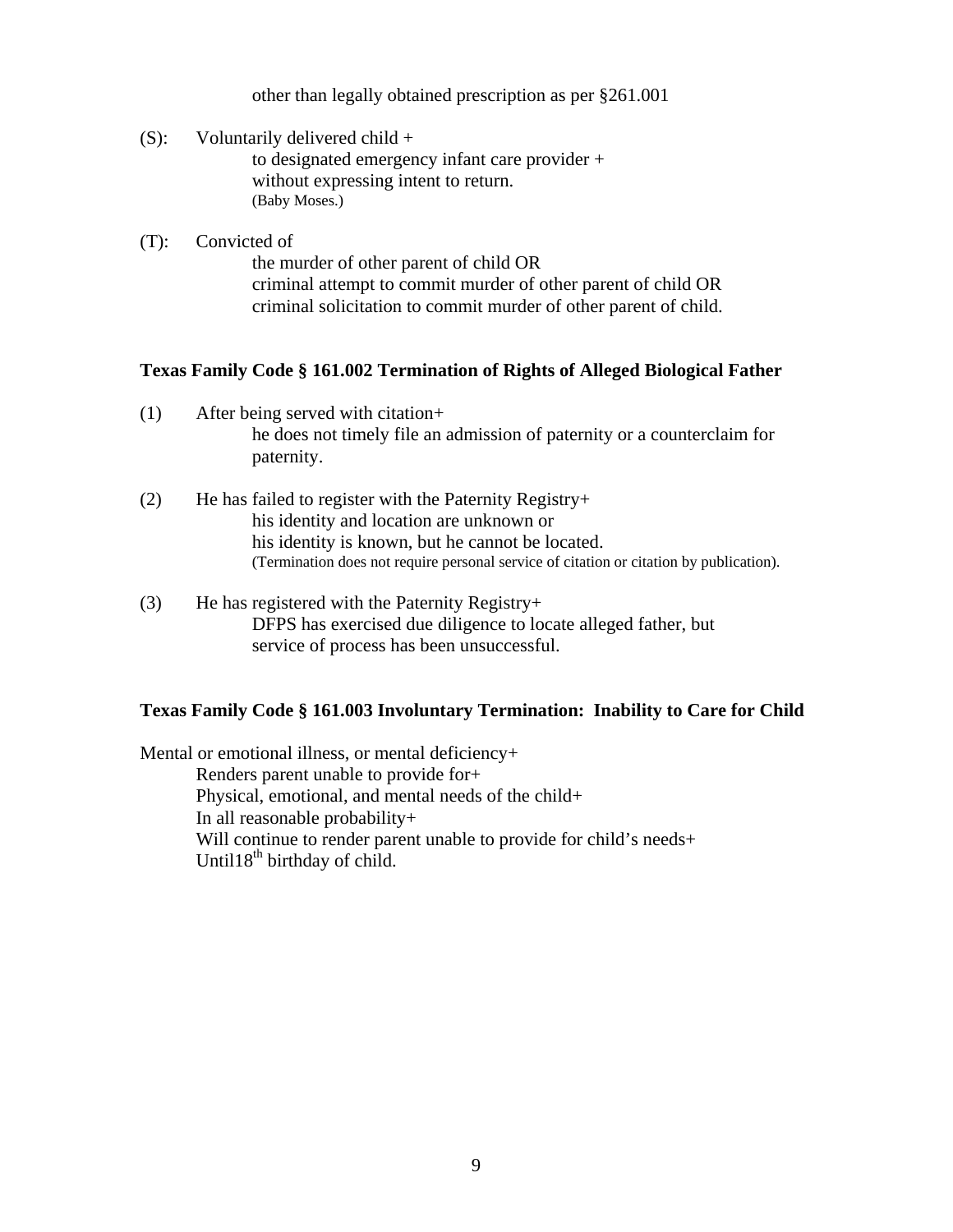## **3. Best Interest Checklist**

#### **TFC 153.002: Best Interest of child**

Always **primary consideration** in determining conservatorship, possession, and access.

#### **TFC 263.307: Factors designated in determining best interest**

#### *Holley v. Adams,* 544 S. W. 2d 367 (Tex. 1976)

Non-exclusive list of factors to consider, including

- Desires of child:
- Emotional and physical needs of child now & future;
- Emotional & physical danger now & future;
- Parental abilities:
- Programs available to assist parents;
- Plans for the child by individuals seeking custody or agency;
- Stability of home or proposed placement;
- Acts or omissions of parent indicating relationship is not proper one; and
- Any excuse for acts or omissions.

Suggestions for proving Best Interest

#### **Foster Parent Testimony :**

Typical day with the child:

Meetings/appointments they attend with or for the child.

Training/classes they have attended.

Special needs of child and how they meet them.

How child was before and now.

If child wants to stay with them vs. go home.

Future plans for child: considering adoption?

#### **Psychologist, Therapist, or Adoption Specialist's Testimony:**

Permanency-what it means for this child.

Low success rate of non-adoptive homes vs. permanent placement.

Effects of changes in placement to this child

"Attachment Disorder"-behaviors now & future behavioral problems child may have if not addressed.

Detrimental effect on child of continued contact with parent.

Psychological effect of "closure" on the healing process.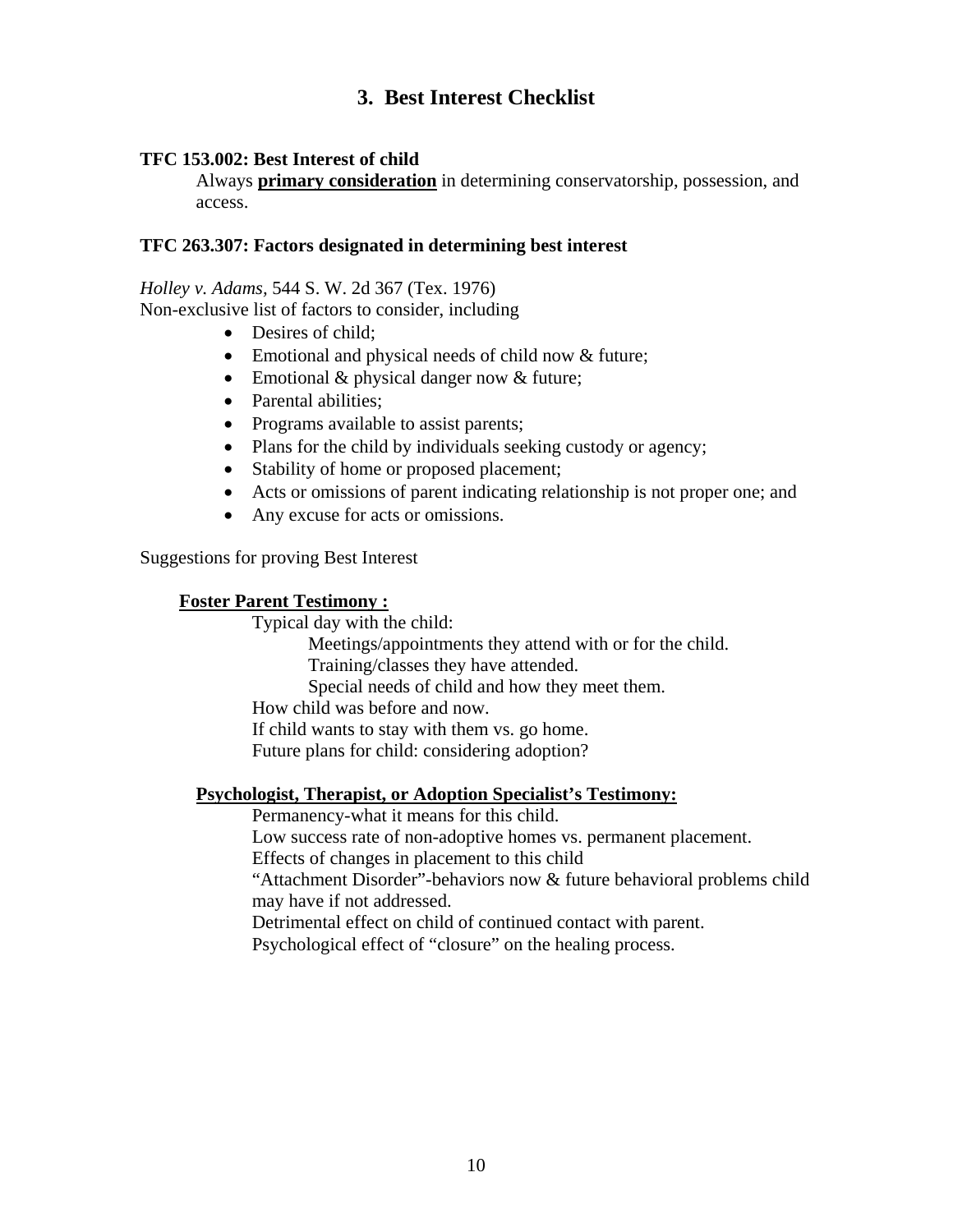## **4. Trial Objections Checklist**

#### *OBJECTIONS TO FORM OF THE QUESTION*

| Ambiguous/Vague               | TRE $611(a)$              | Creates undue delay                | TRE 403; 611(a) |
|-------------------------------|---------------------------|------------------------------------|-----------------|
| <b>Asked &amp; Answered</b>   | TRE 403; 611              | <b>Harassing witness</b>           | TRE 403; 611(a) |
| Argumentative                 | TRE 611(a)                | Leading/Suggestive                 | TRE 403; 611(c) |
| Assumes facts not in evidence | TRE 403; 611              | <b>Misleading</b>                  | TRE 403; 611(a) |
| <b>Calls for Narrative</b>    |                           | TRE 403; 611(a) Misquoting witness | TRE 403; 611(a) |
| <b>Calls for Speculation</b>  | TRE 403; 611(a) Overbroad |                                    | TRE 403; 611(a) |
| Compound                      | TRE $611(a)$              | Unfairly prejudicial               | TRE 403         |
| Confusing                     | TRE 611(a)                | Unintelligible                     | TRE 403; 611(a) |

#### *OBJECTIONS TO THE FORM OF THE ANSWER*

| Narrative     | TRE 611(a) | Lack of personal knowledge | <i>TRE 602</i>  |
|---------------|------------|----------------------------|-----------------|
| Nonresponsive | TRE 611    | <b>Volunteered</b>         | TRE 403, 611(a) |
|               |            | Move to strike!            |                 |

### *GENERAL OBJECTIONS*

| <b>Authentication insufficient</b><br><b>Best Evidence</b> | <i>TRE 901</i><br>TRE 1002, 1003 Irrelevant | Inconsistent with pleadings | TCP 66, 67<br>TRE 401, 402 |
|------------------------------------------------------------|---------------------------------------------|-----------------------------|----------------------------|
| <b>Bolstering</b>                                          | TRE 607-610                                 | <b>Misleading</b>           | <b>TRE 403</b>             |
| Cumulative                                                 | <i>TRE 403</i>                              | Probative vs. Prejudice     | <i>TRE 403</i>             |
| Confuses the issue                                         | <i>TRE 403</i>                              | Privileged                  | <i>TRE 503</i>             |
| Improper predicate                                         | TRE 602-3, 701, -2, 901-2                   |                             |                            |
| Irrelevant                                                 | TRE 401, 402                                |                             |                            |

| HEARSAY<br>Statement made outside court, offered to prove the truth of the matter asserted. |                      |                                                  |               |  |  |  |  |
|---------------------------------------------------------------------------------------------|----------------------|--------------------------------------------------|---------------|--|--|--|--|
|                                                                                             | NOT HEARSAY          |                                                  |               |  |  |  |  |
| Prior inconsistent statements                                                               | TRE 801(e)(1)        | Deposition                                       | TRE 801(3)(3) |  |  |  |  |
| Admission by party opponent                                                                 | TRE 801(e)(2)        |                                                  |               |  |  |  |  |
|                                                                                             |                      |                                                  |               |  |  |  |  |
|                                                                                             |                      | EXCEPTIONS: AVAILABILITY OF DECLARANT IMMATERIAL |               |  |  |  |  |
| Present sense impression                                                                    | TRE 803(1)           | <b>Excited Utterance</b>                         | TRE 803(2)    |  |  |  |  |
| Existing men/emo/phys cond.                                                                 | TRE 803(3)           | Medical diagnosis/treatment                      | TRE 803(4)    |  |  |  |  |
| Recorded recollection                                                                       | TRE 803(5)           | Business/medical records                         | TRE 803(6)    |  |  |  |  |
| Absence of entry of record                                                                  | TRE 803(7)           | Public records/reports                           | TRE 803(8)    |  |  |  |  |
| Records of vital stats                                                                      | TRE 803(9)           | Absence of public record/entry                   | TRE 803(10)   |  |  |  |  |
| Records of religious orgs                                                                   | TRE 803(11)          | Marriages/Baptisms & similar                     | TRE 803(12)   |  |  |  |  |
| <b>Family records</b>                                                                       | TRE 803(13)          | Property records                                 | TRE 803(14)   |  |  |  |  |
| Statements in property docs                                                                 | TRE 803(15)          | Statements in ancient docs                       | TRE 803(16)   |  |  |  |  |
| <b>Market rpts Commercial pubs</b>                                                          | TRE 803(17)          | <b>Learned treatises</b>                         | TRE 803(18)   |  |  |  |  |
| Reputation fam/pers. history                                                                | TRE 803(19)          | Rep. boundaries/history                          | TRE 803(20)   |  |  |  |  |
| Reputation as to character                                                                  | TRE 803(21)          | <b>Previous conviction</b>                       | TRE 803(22)   |  |  |  |  |
| Jdgmt re: pers/fam/hist/bound TRE 803(23)                                                   |                      | Statement against interest                       | TRE 804(24)   |  |  |  |  |
|                                                                                             |                      |                                                  |               |  |  |  |  |
| EXCEPTIONS: DECLARANT UNAVAILABLE                                                           |                      |                                                  |               |  |  |  |  |
| <b>Former testimony</b>                                                                     | <i>TRE 804(b)(1)</i> | Dying declaration<br><i>TRE 804(b)(2)</i>        |               |  |  |  |  |
| <b>Personal history</b>                                                                     | TRE 804(b)(3)        |                                                  |               |  |  |  |  |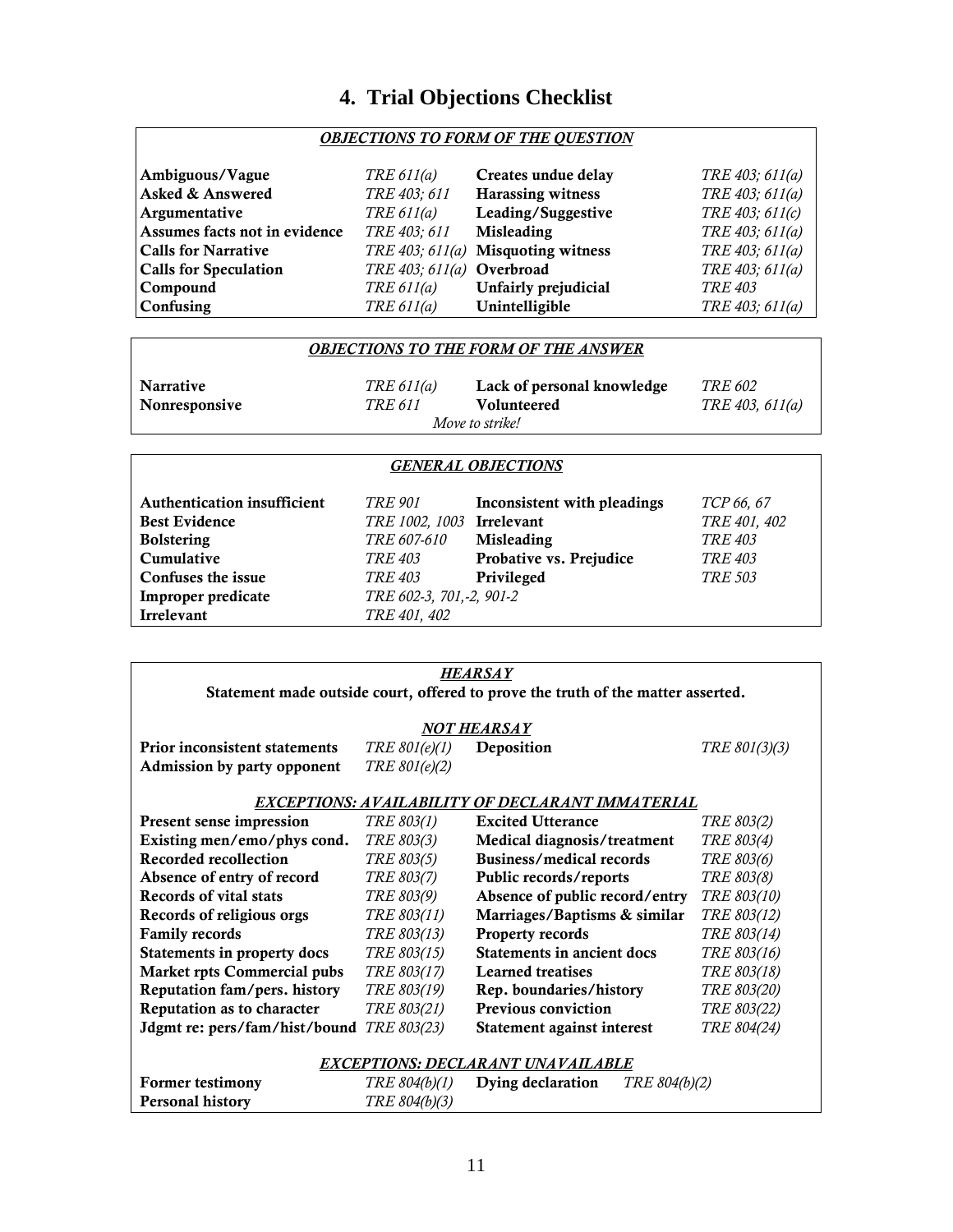#### *OBJECTIONS TO EXPERT TESTIMONY/OPINIONS*

| Expert is not qualified                | <i>TRE 702</i> |
|----------------------------------------|----------------|
| Theory/technique not reliable or valid | <i>TRE 702</i> |
| Not relevant                           | TRE 702        |
| Based upon insufficient facts or data  | TRE 703, 705   |

#### *QUALIFYING YOUR EXPERT*

#### TRE 702:

Qualified by knowledge, skill, experience, training, or education+ Testimony assists trier of fact in understanding evidence or determining a fact in issue; Relevant and reliable.

## **Robinson Factors: 923 S.W.2d 556, 557 (Tex 1995)**

Extent to which theory underlying the expert's testimony has been tested; Extent to which the technique relies upon the subjective interpretation of the expert; Whether the theory has been subjected to peer review and/or publication Technique's potential rate of error; Whether the underlying theory or technique has been generally accepted as valid by the relevant scientific community; and

Non-judicial uses which have been made of the theory.

Objections based simply on Rule 702 & *Daubert* alone are in effect general objections to improper predicate and do not adequately inform the TCT of any specific complaint upon which it is to rule. *Bird v. State,* 692 --- 65, 70 (TCRA 1985); *Gregory v. State,* 56 [3] 164, 182 (Houston 14th 2001 pdrr); *Scherl v. State,* 7 [3] 650 (Texarkana 1999 pdrr); *GTE Mobilnet of South Texas Ltd. Partnership v. Pascouet,* 61 [3] 599 (Houston 14th 2001 rev.den)

#### *IMPEACHMENT*

| Credibility of witness can be attacked by any party, including one who called witness. TRE 607 |                   |
|------------------------------------------------------------------------------------------------|-------------------|
| Impeachment by reputation.                                                                     | TRE 608(a)        |
| Impeachment by specific instances of conduct.                                                  | <b>TRE 608(b)</b> |
| Impeachment based on prior conviction.                                                         | <i>TRE 609</i>    |
| Impeachment based on prior inconsistent statement.                                             | TRE 613(a)        |
| Impeachment based on bias.                                                                     | TRE 613(b)        |

| <i><b>EXHIBITS</b></i>     |                |                    |                     |  |
|----------------------------|----------------|--------------------|---------------------|--|
| <b>Confuses the issues</b> | <i>TRE 403</i> | Cumulative         | <i>TRE 403</i>      |  |
| Evidence speaks for itself | <i>TRE 403</i> | Improper predicate | <i>TRE 901, 902</i> |  |
| Lack of Authentication     | TRE 901, 902   | Irrelevant         | <i>TRE 401, 402</i> |  |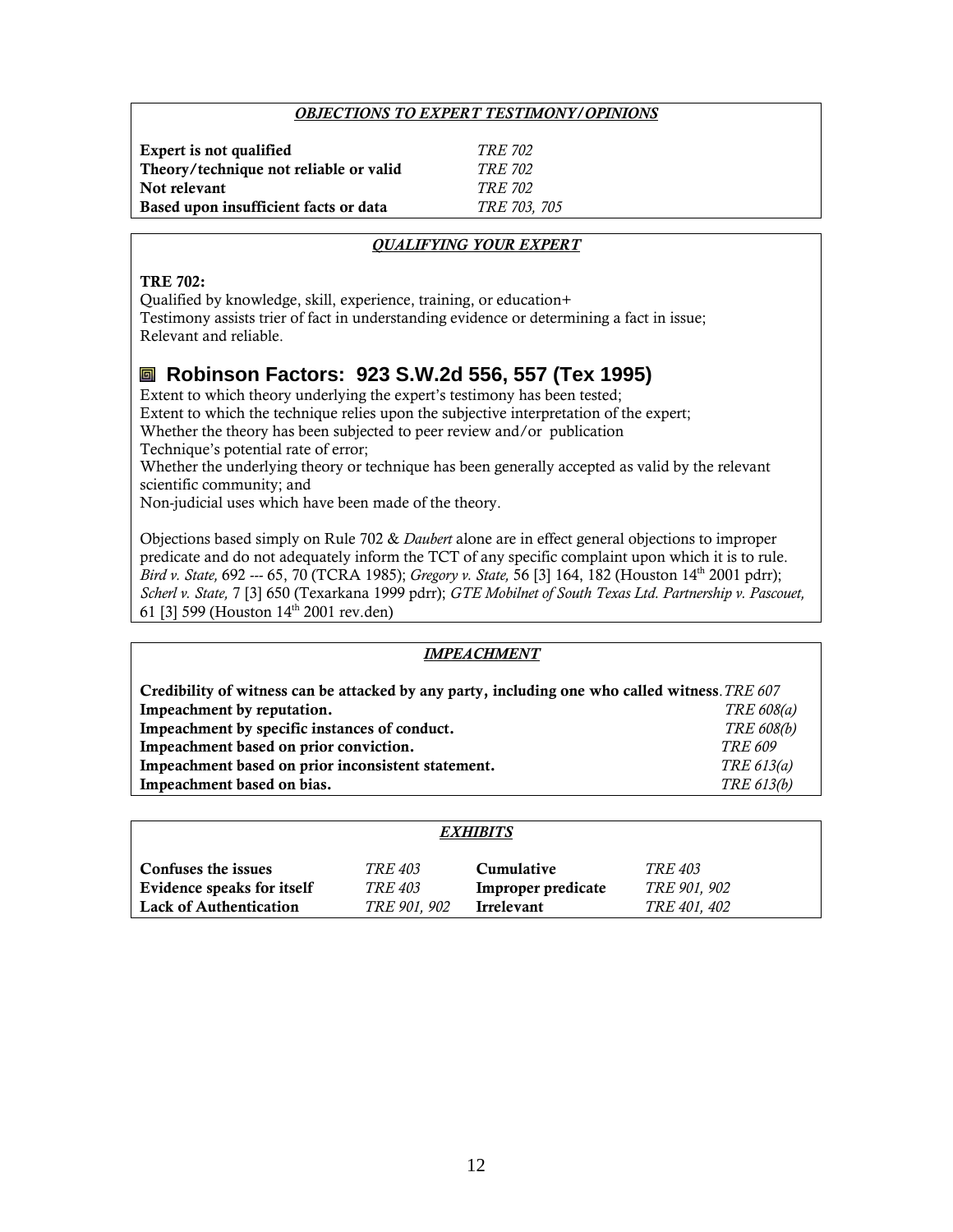## **5. Predicate Checklist**

#### **BUSINESS/ MEDICAL RECORDS {TRE 803(6)}**

Are you a custodian of the records or are you otherwise familiar with the records contained in Exhibit #1? **HOW?**  Records made in the ordinary course of business? Made by persons with personal knowledge (or from information transmitted by them)? Made at or near the time of the occurrence?

## **DIAGRAMS/ CHARTS/ DRAWINGS/ TIMELINES**

Did you participate in the preparation of Exhibit #2? (if applicable) Are you familiar with the information as it's presented in Exhibit #2? **HOW?** Does it contain information generally used and relied upon by persons in your profession or occupation? (if applicable) Is this a fair and accurate representation of the underlying information? Will Exhibit #2 assist the judge/jury's comprehension of the evidence?

#### **PHOTOGRAPHS**

Are you familiar with the person/location/objects shown in Exhibit #3? **HOW?** Is this a fair and accurate depiction?

#### **VIDEOTAPES/ AUDIOTAPES**

Are you familiar with what is shown/heard in Exhibit #4? **HOW?**  Was the recording devise capable of making an accurate recording? Was the operator of the devise competent? Have there been any changes, additions or deletions made? Who is shown and/or speaking in Exhibit #4? Is it a fair and accurate recording?

#### **PHYSICAL EVIDENCE/ TANGIBLE OBJECTS**

Are you familiar with Exhibit #5? **HOW?**  Are there any identifying or distinguishing marks on it? Is Exhibit #5 in the same condition as it was when you previously observed it? Describe where Exhibit #5 has been since last in your custody. Who has had access to the exhibit?

#### **SIGNATURES/ WRITINGS/ DRAWINGS**

Are you familiar with Jane Doe's handwriting/signature? **HOW?** Do you recognize the handwriting/signature contained in Exhibit #6? Were you present when Exhibit #6 was made? Whose handwriting/signature is it?

#### **COMPUTER GRAPHICS/ ANIMATION/ PRINTOUTS**

Did you participate in the preparation of Exhibit #9? (if applicable) Are you familiar with the information as it's presented in Exhibit #9? **HOW?** Is the underlying data included in Exhibit #9 fair and accurate? What procedures were utilized for input, output, and processing of the underlying data? Is Exhibit #9 a fair and accurate depiction/representation of the information presented?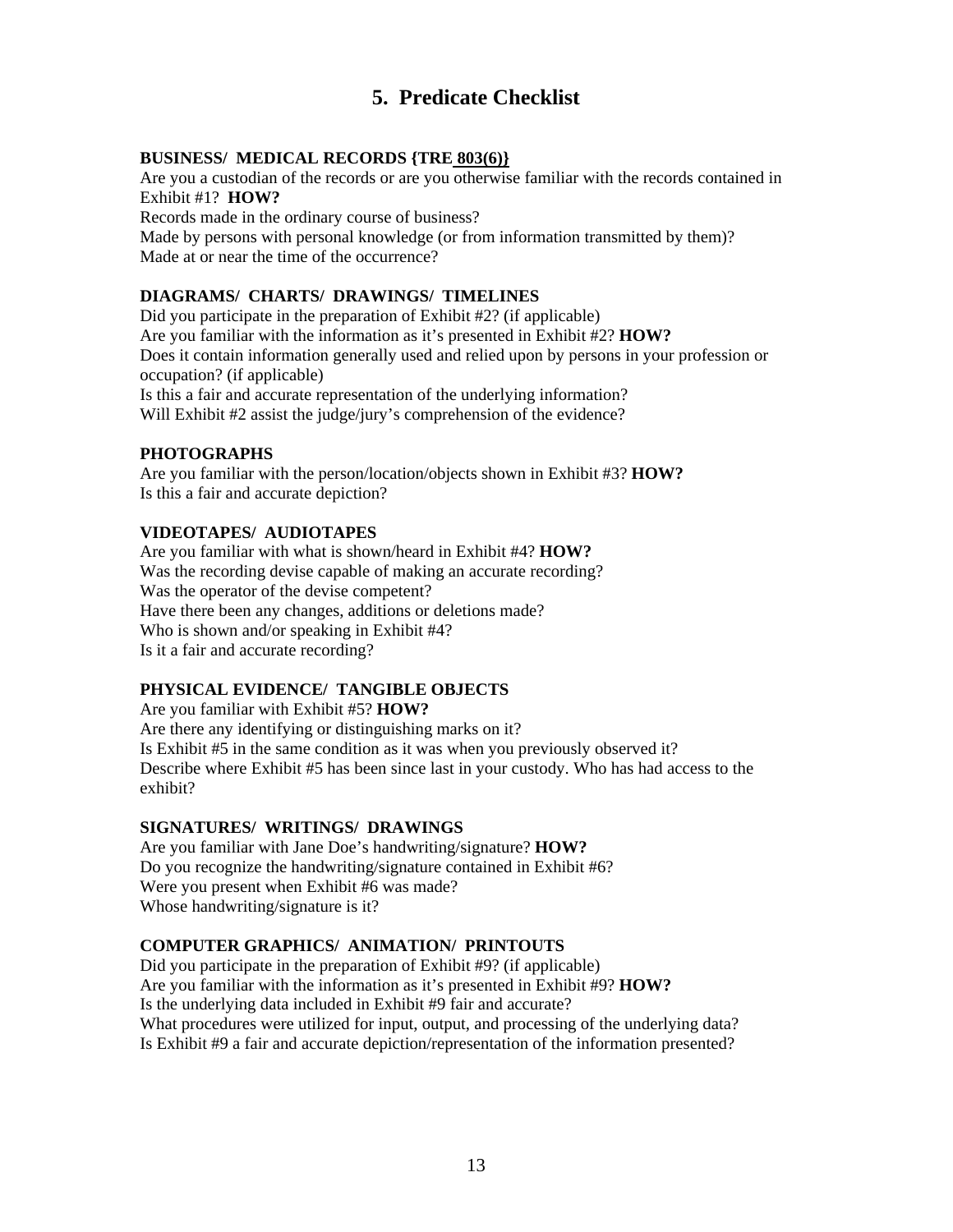#### **X-RAYS**

Are you familiar with this exhibit or what is shown in Exhibit #7? **HOW?** 

 What proof is there that Exhibit #7 is the Jane Doe's ex-ray? Was Exhibit #7 made by a qualified technician or physician? **Who? When? Where?**

Does Exhibit #7 fairly and accurately show the condition of Jane Doe's arm/leg/whatever at the time the ex-ray was made?

What is your background, education, training which qualifies you for your profession/occupation? (provide as much information as possible to establish the expertise of the witness)

Are you familiar with the underlying scientific theories and/or the general reliability of the instrumentation and/or procedures used? **HOW?**

Are the underlying theories and/or the instrumentation and/or procedures generally accepted as reliable?

Was the instrument in good working condition? (if applicable)

Was the testing procedure and/or the instrument administered by a qualified individual? Were the proper procedures followed when the test was conducted/evaluated?

Are there any safeguards or cross-checks that are utilized in the testing procedure to better insure accurate results? (if applicable)

Were the results of the testing procedures evaluated by a qualified individual?

#### **SUMMARIES**

Did you participate in the preparation of Exhibit #8? (if applicable)

Is the information contained in Exhibit #8 gleaned from records that you are familiar with? **HOW?** 

Are these records voluminous such that their presentation in court in their entirety would be impractical and/or of limited benefit to the jury/judge? Would Exhibit #8 thereby assist the judge/jury in determining facts at issue in this case?

Have these records been previously made available to opposing counsel for examination? Is the information presented in this summary a fair and accurate compilation of the underlying records and/or data?

#### **PRIOR INCONSISTENT STATEMENT {TRE 613(a)**

On 1/1/02, in Caseworker Doe's office, did you make the following statement to Doe and Supervisor Smith?

If admits statement, STOP HERE. If denies statement you may put on witness and any admissible documentation to prove it.

#### **PRESENT RECOLLECTION REFRESHED/ PAST RECOLLECTION RECORDED {TRE 611; 803(5)}**

Is there a record or other document, which would refresh your memory regarding the incident Mr. Icantrecall?

Please read Exhibit #10 to yourself. Has that helped to refresh your recollection? IF YES, ask witness to testify to recollection and STOP. IF NO, ask: Is Exhibit #10 a record you made or adopted when this was fresh in your memory?

Does Exhibit #10 accurately reflect your prior knowledge?

At this time is your recollection insufficient for you to testify regarding this matter fully  $\&$ accurately? Please read the exhibit to the judge/jury.

NOTE: if this is your witness, you can't introduce exhibit. If not your witness, you can (if you need to).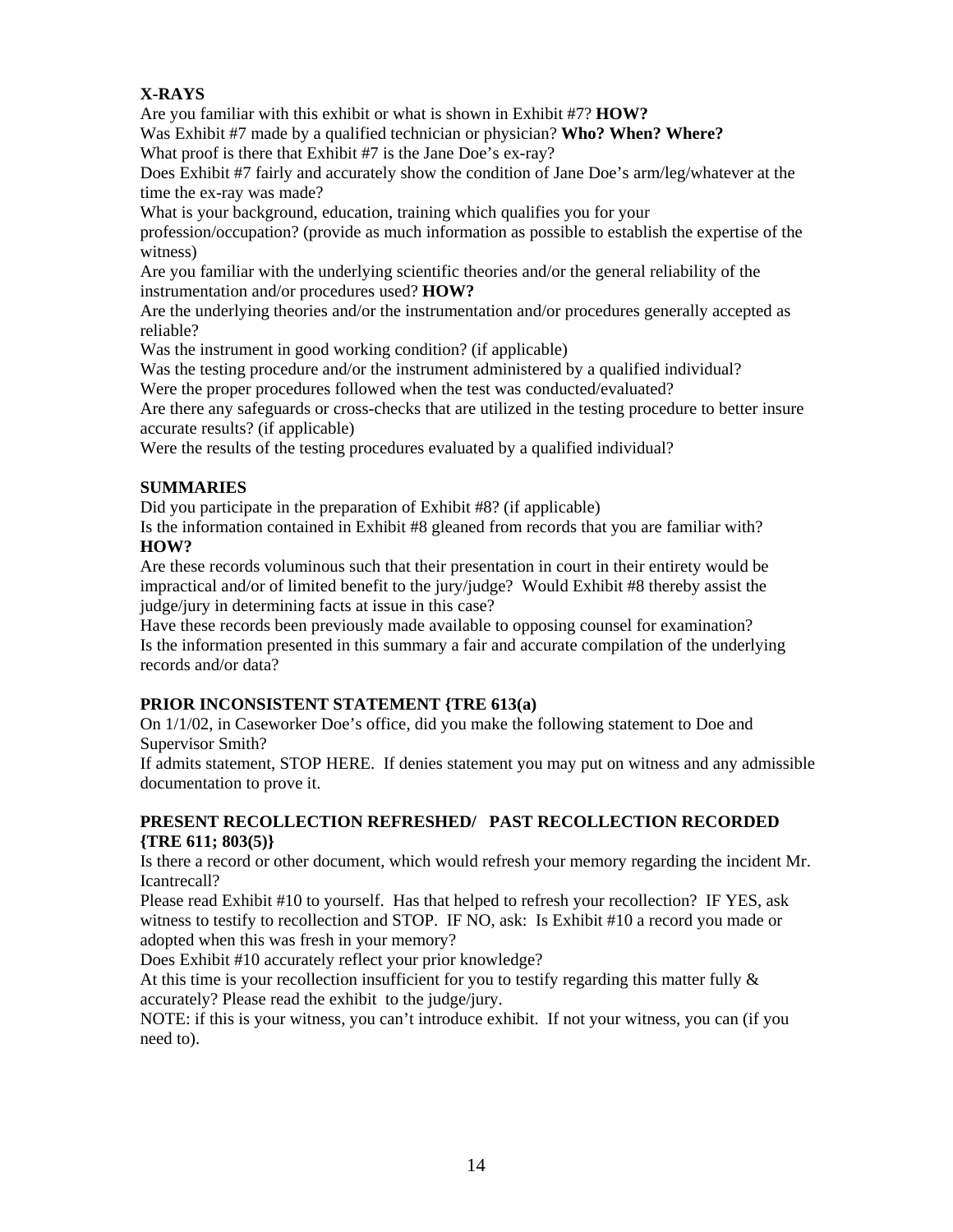## **6. Case Citations and Notes**

Use SECTION 5 TERMINATION GROUNDS, Case Law as a reference for applicable cases.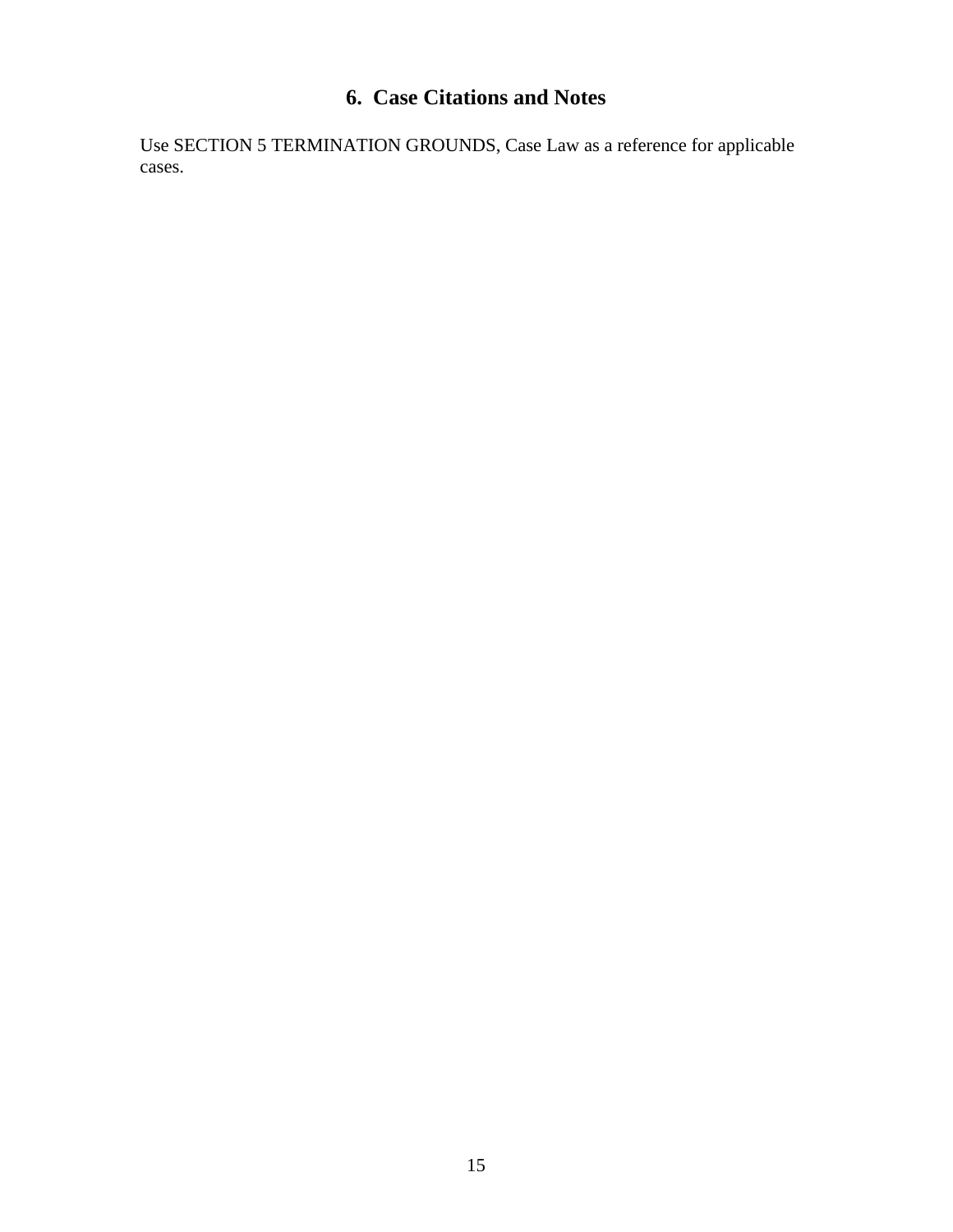## **C. PLEADINGS**

## **1. Pleading Index**

"Case name"

|    | Document Name                                                                                                                                                  | Signature<br>Date | File<br>Date | Date<br>Served | Comments |
|----|----------------------------------------------------------------------------------------------------------------------------------------------------------------|-------------------|--------------|----------------|----------|
| 1. | Order for Protection<br>Original Petition<br>Petitioner's Affidavit<br>Citation & Notice, Respondent Mother<br>Citation & Notice, Respondent Father #2         |                   |              |                |          |
| 2. | Citation, Respondent Father #1<br>Paternity Registry Check, Name of<br>Children<br>Ct of Jurisdiction Check, Name of<br>Children                               |                   |              |                |          |
| 3. | First Amended Original Petition<br>Citation, Respondent Father #1<br>Citation, Respondent Mother<br>Citation, Respondent Father #2                             |                   |              |                |          |
| 4. | Respondent's Original Answer<br>Order Appt Attorney ad Litem, Name                                                                                             |                   |              |                |          |
| 5. | Notice of Lead Atty, Litigating Atty                                                                                                                           |                   |              |                |          |
| 6. | Permanency Hearing Order, hrg 1-28-01<br>Permanency Plan & Progress Report<br>Hrg Notice Ltr from Litigating Atty, w/fax<br>confirmation pages - w/green cards |                   |              |                |          |
| 7. |                                                                                                                                                                |                   |              |                |          |
| 8. |                                                                                                                                                                |                   |              |                |          |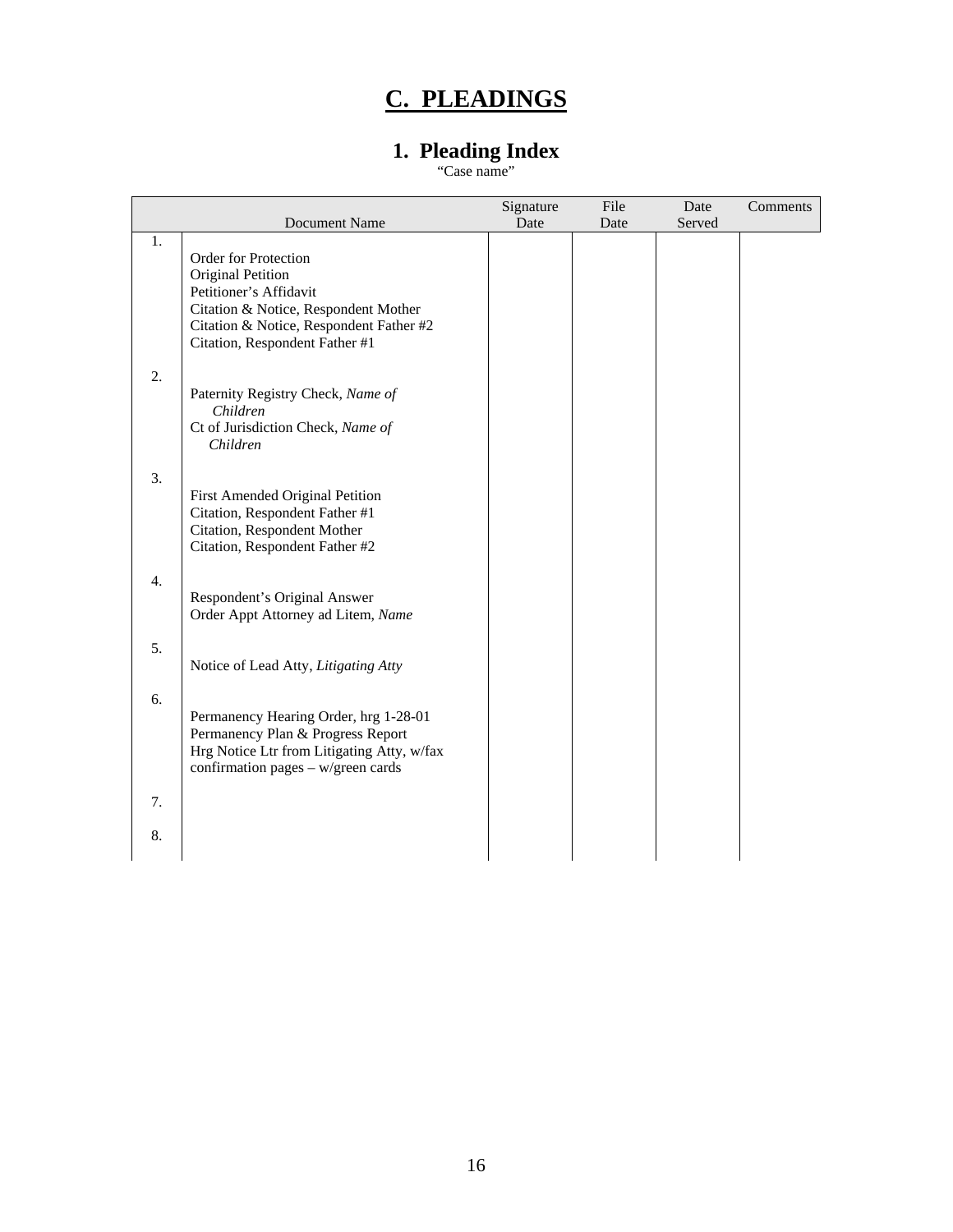## **2. Live Pleadings**

Copies of amended petition and responsive pleadings under this sub-tab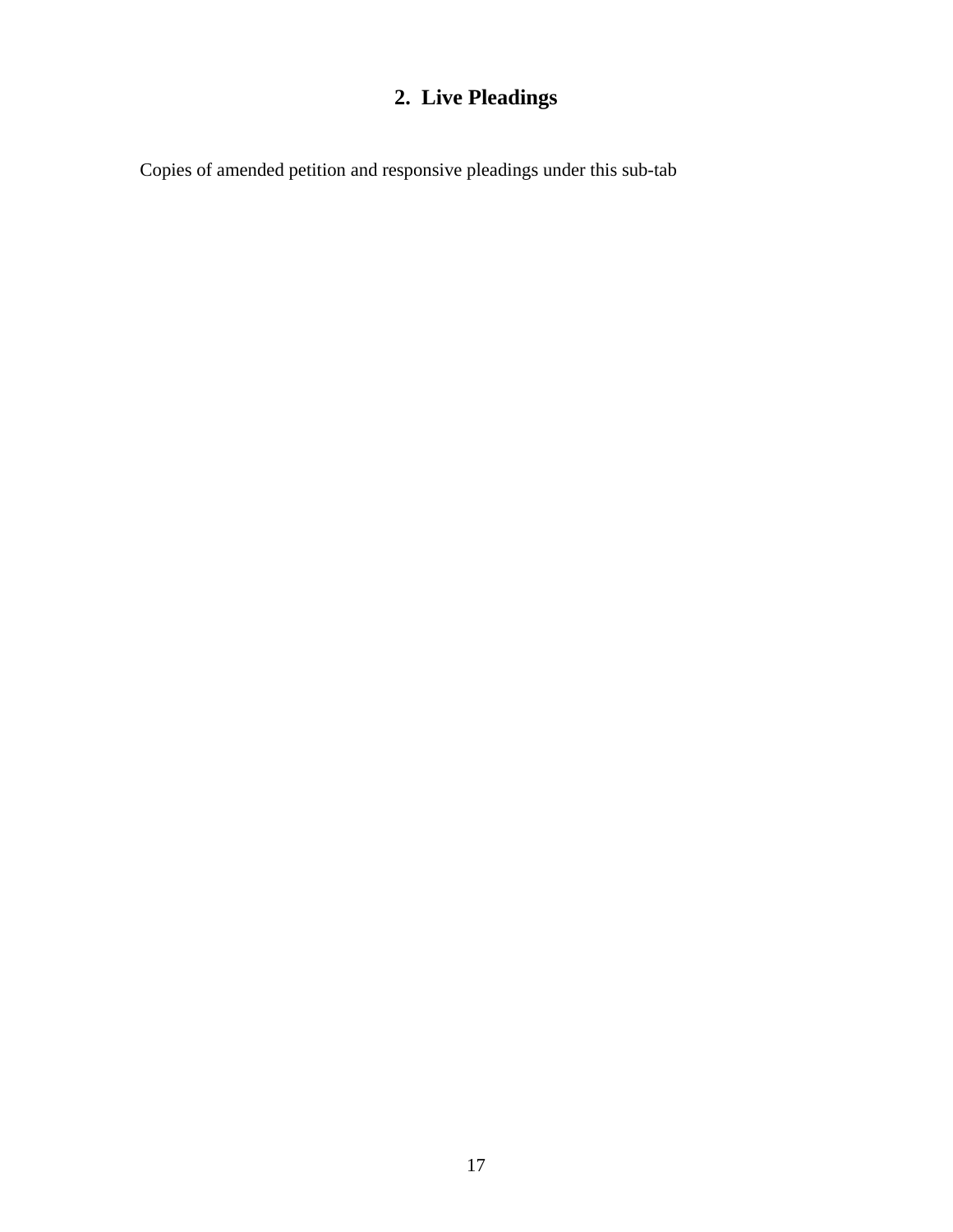## **3. Superseded Pleadings**

Copies of superseded pleadings maintained separately organized by numbered index pages corresponding with the pleadings index under this sub-tab.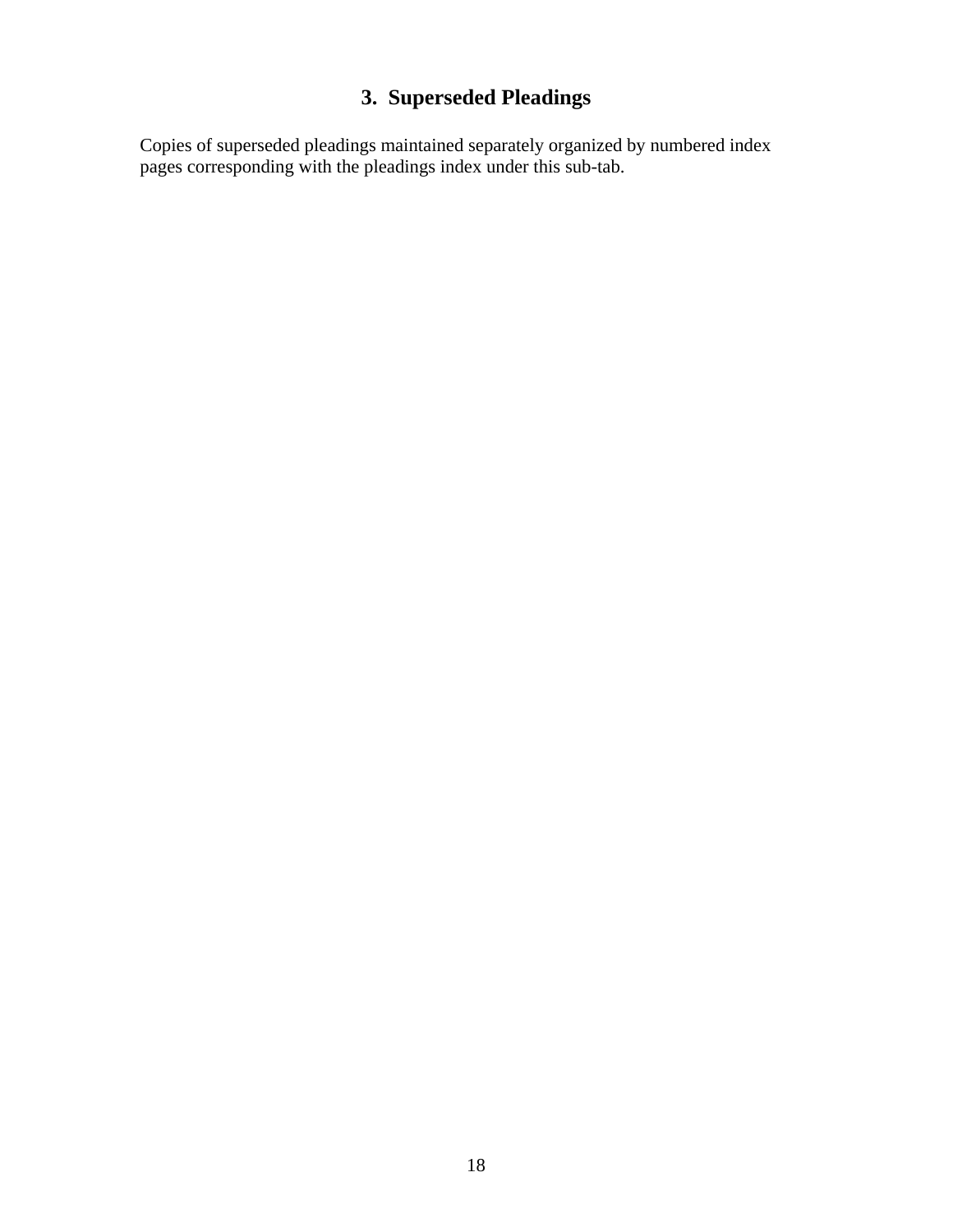## **D. EXHIBITS**

## **1. Exhibit List**

| Exhibit # | Description of Exhibit | Offer | Admit | <b>Sponsoring Witness</b><br>Notes re: |
|-----------|------------------------|-------|-------|----------------------------------------|
|           |                        |       |       | Admissibility                          |
|           |                        |       |       |                                        |
|           |                        |       |       |                                        |
|           |                        |       |       |                                        |
|           |                        |       |       |                                        |
|           |                        |       |       |                                        |
|           |                        |       |       |                                        |
|           |                        |       |       |                                        |
|           |                        |       |       |                                        |
|           |                        |       |       |                                        |
|           |                        |       |       |                                        |
|           |                        |       |       |                                        |
|           |                        |       |       |                                        |
|           |                        |       |       |                                        |
|           |                        |       |       |                                        |
|           |                        |       |       |                                        |
|           |                        |       |       |                                        |
|           |                        |       |       |                                        |
|           |                        |       |       |                                        |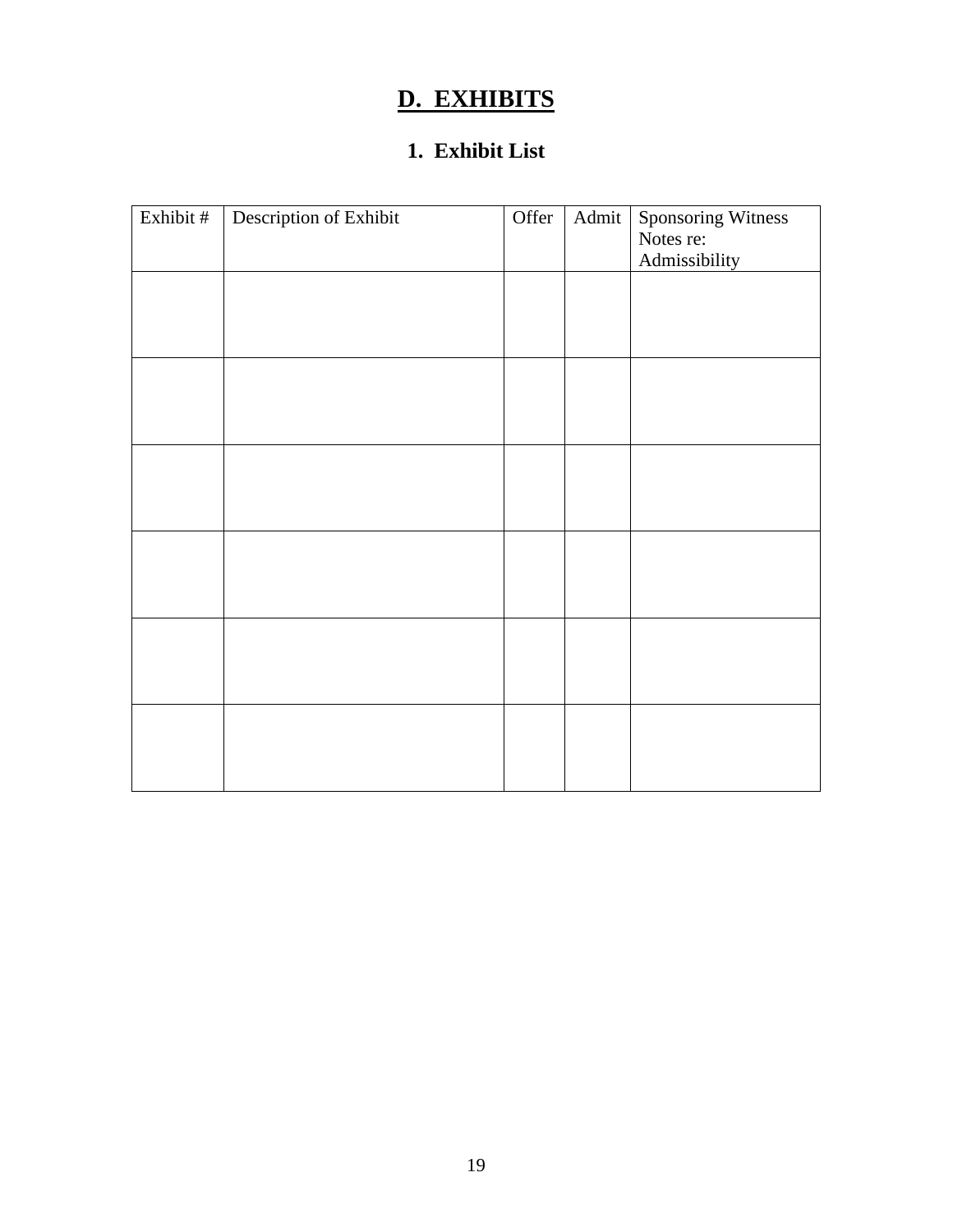## **2. Exhibits and Business Records Affidavit**

Keep each exhibit and business records affidavit behind this sub tab or in a separate folder labeled by sponsoring witness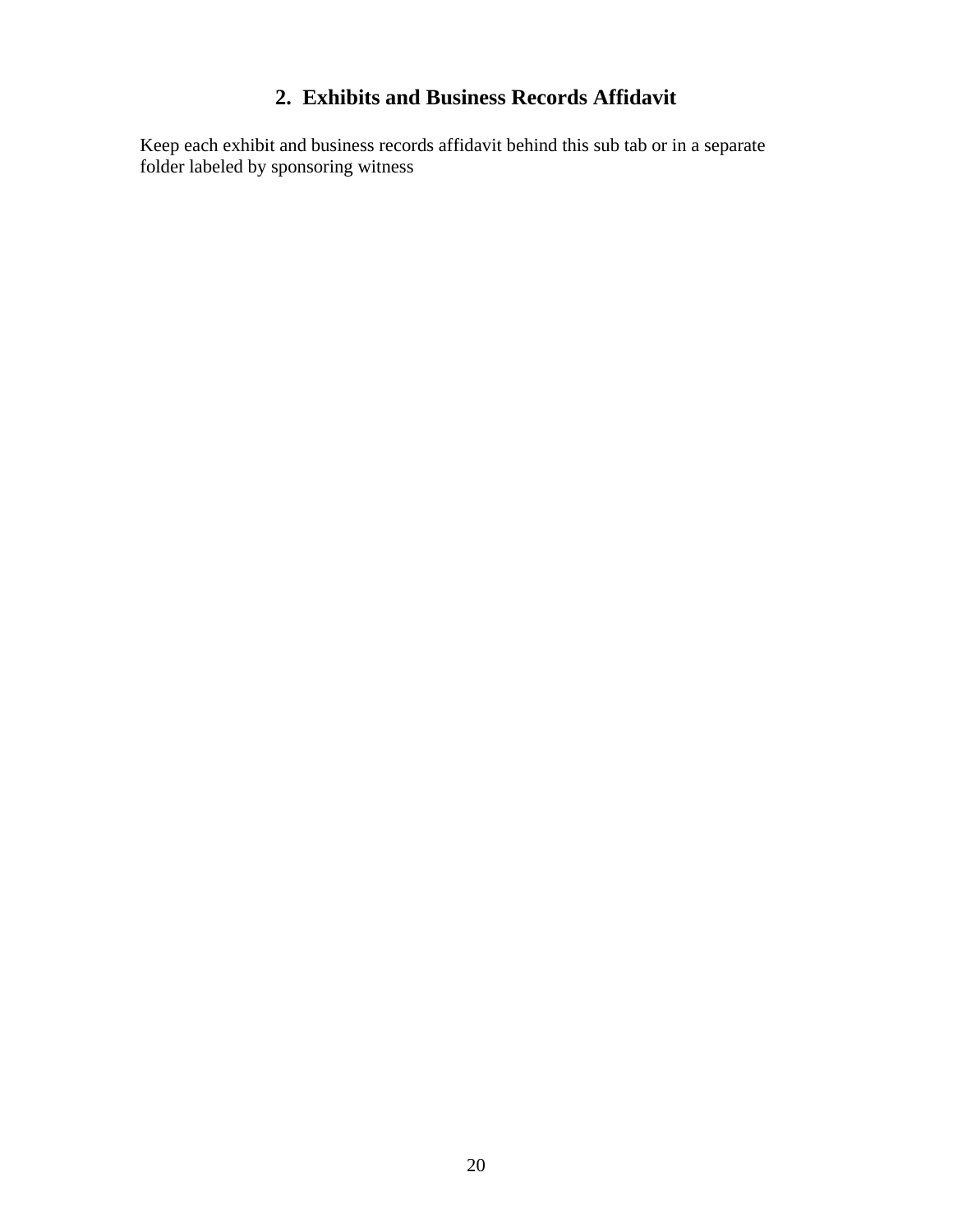#### **3. Executed Information Release Form**

## *AUTHORIZATION FOR RELEASE OF INFORMATION*

| <b>THE STATE OF TEXAS</b> |  |
|---------------------------|--|
|                           |  |
| <b>COUNTY OF</b>          |  |

DATE:

This is to authorize any hospital, clinic, physician, doctor, psychologist, psychiatrist, counselor, therapist, or other person or organization who has provided services to at any time, to make full disclosure regarding any services provided, including but not limited to: true and accurate copies of any and all notes, records, photographs, X-rays, correspondence, and reports prepared in the course and scope of all services provided. Such disclosures are to be made to any official representative employed by or associated with the Texas Department of Family and Protective Services who requests the aforementioned information and documentation.

This notice, or a photostatic copy thereof, may be exhibited as proof of my consent.

*I hereby waive any evidentiary privilege that may exist between myself and any person or entity disclosing information pursuant to this release.* 

*{signature of parent}* 

**SUBSCRIBED AND SWORN TO** before me, the undersigned notary public, on this  $\qquad \qquad \text{day of} \qquad$ 

Notary Public, State of Texas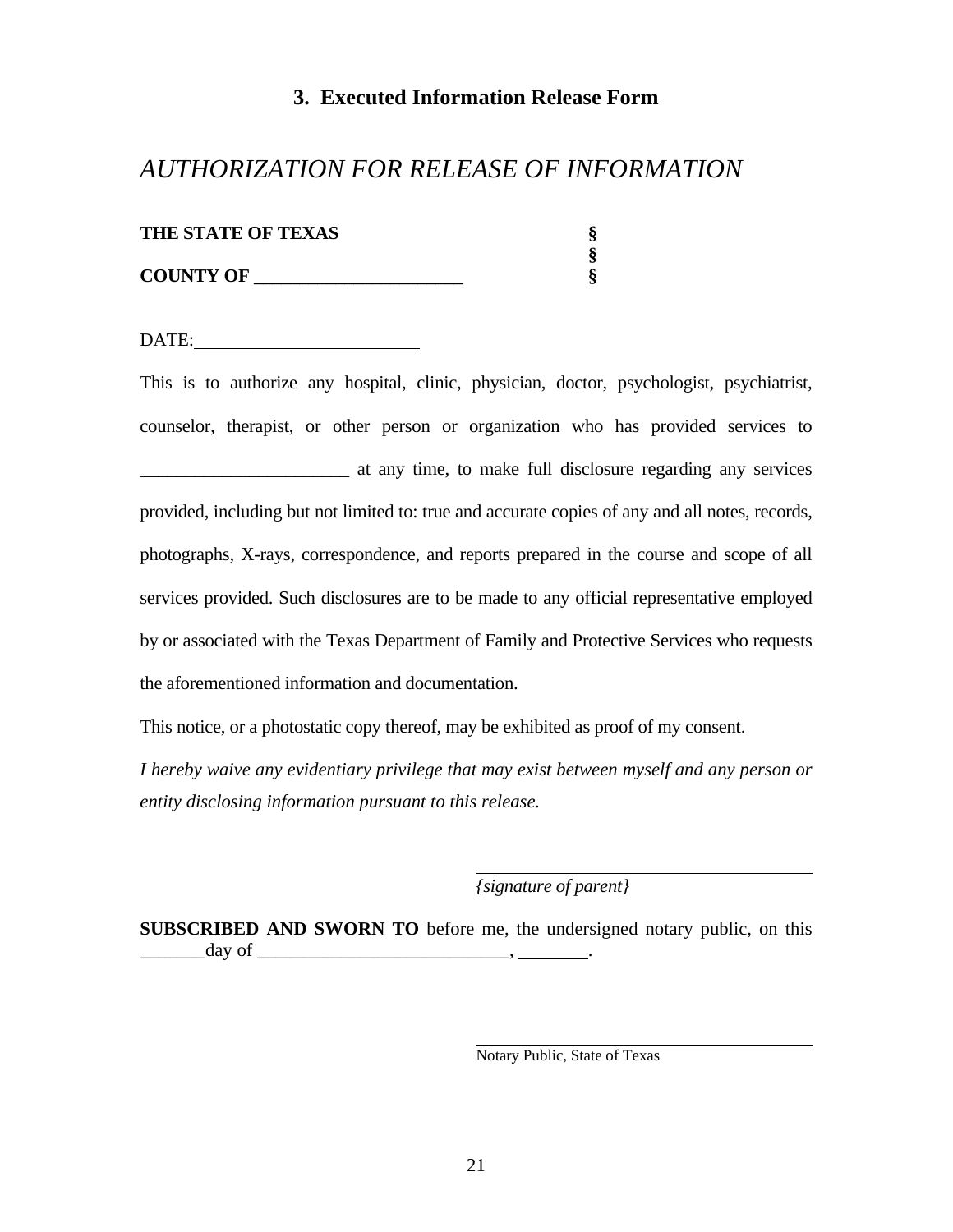## **E. VOIR DIRE**

## **1. Outline**

## **2. Panel Seating Chart**

## **3. Voir Dire**

Voir Dire under this sub-tab See sample Voir Dire in SECTION 11 TOOLS, Jury Trials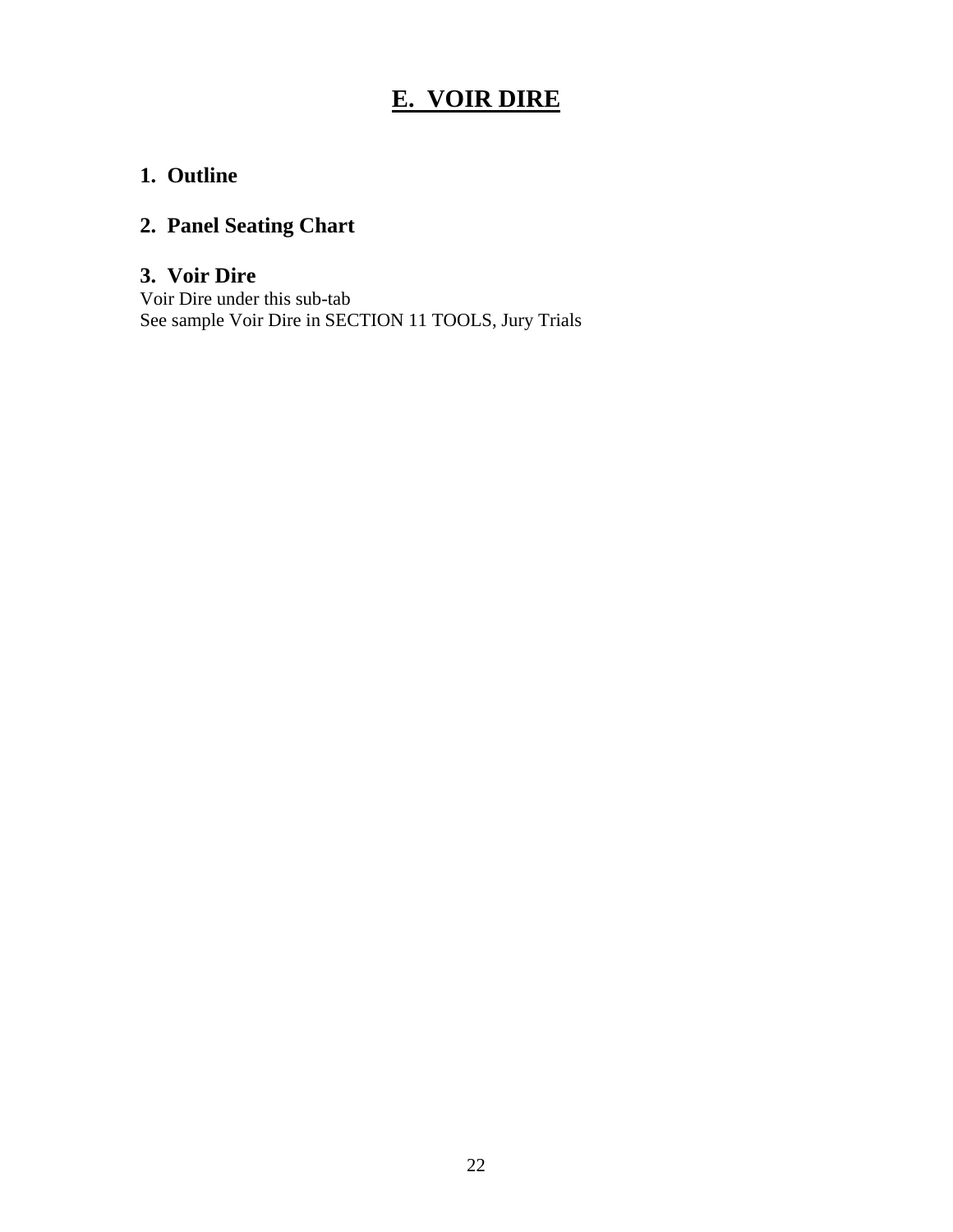## **F. PROPOSED JURY CHARGE**

**1. Give original to Judge and copies to all attorneys** 

## **2. Diskette copy of charge for any subsequent changes**

**3. See sample Jury charges in SECTION 11 TOOLS, Jury Trials**  Jury charge under this sub-tab.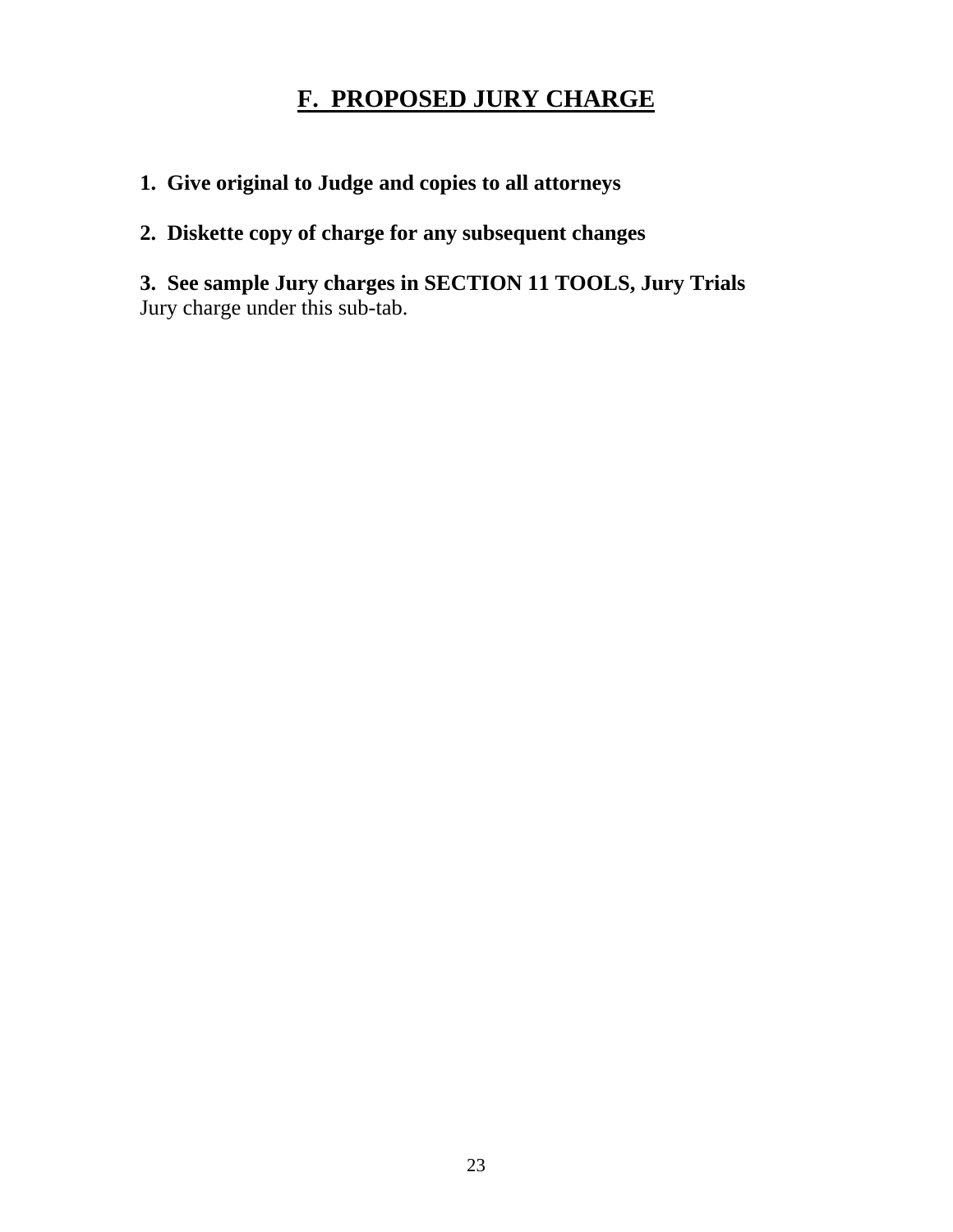## **G. OPENING STATEMENT & CLOSING ARGUMENT**

**1. Outline of opening statement and possible closing argument under this sub-tab.** 

**2. Sub-tab for adding trial notes for closing argument**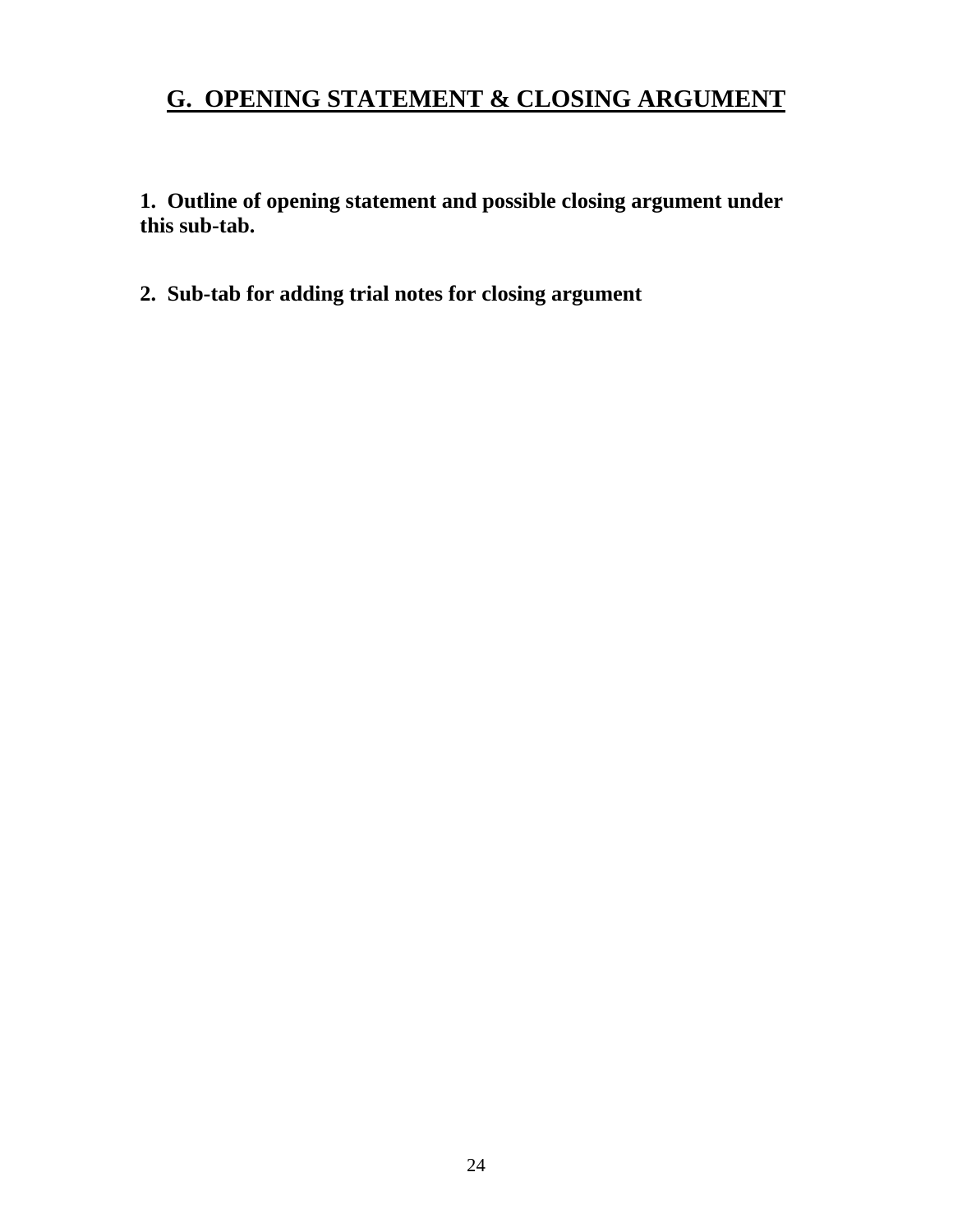## **H. WITNESSES**

### **1. Witness List**

*{List all prospective witnesses who have relevant information to prove up one or more grounds for termination and best interest factors regarding each child}* 

#### **Name:**

If the witness has an honorary title, such as "Dr." or "Rev.", use it.

#### **Address:**

*Physical address* including zip. If the witness must be served in person, be sure you give street information rather than a post office box and include suite or floor #.

#### **Phone:**

Numbers the attorney can utilize to contact the witness at any time. Provide all phone numbers including office, home, cell, and pager.

#### **Role:**

Whether the witness is a relative, a therapist, a neighbor, an investigative worker, etc.

#### **Date served:**

Date witness was served with subpoena by the sheriff, or otherwise.

#### **Date and time expected to testify:**

Date and time witness is expected to testify.

#### **Notified:**

Date & time witness notified regarding when to appear at the Courthouse to testify.

#### **Discovery:**

Date witness and supporting documentation disclosed to defense counsel in response discovery request.

#### **Expert designation:**

Date of "Designation of Expert Witnesses"

#### **Credentials/Curricula vitae:**

Witness' credentials qualifying them as an expert witness including length of employment with CPS.

**Comments:** If the witness has information that is not included in the case record, i.e., observations, remarks heard from parents, no counseling notes in file, record their expected testimony here. Also note anything unusual about the witness, i.e., does not support agency recommendation, unusual demeanor, is only available on Tuesday afternoon, etc.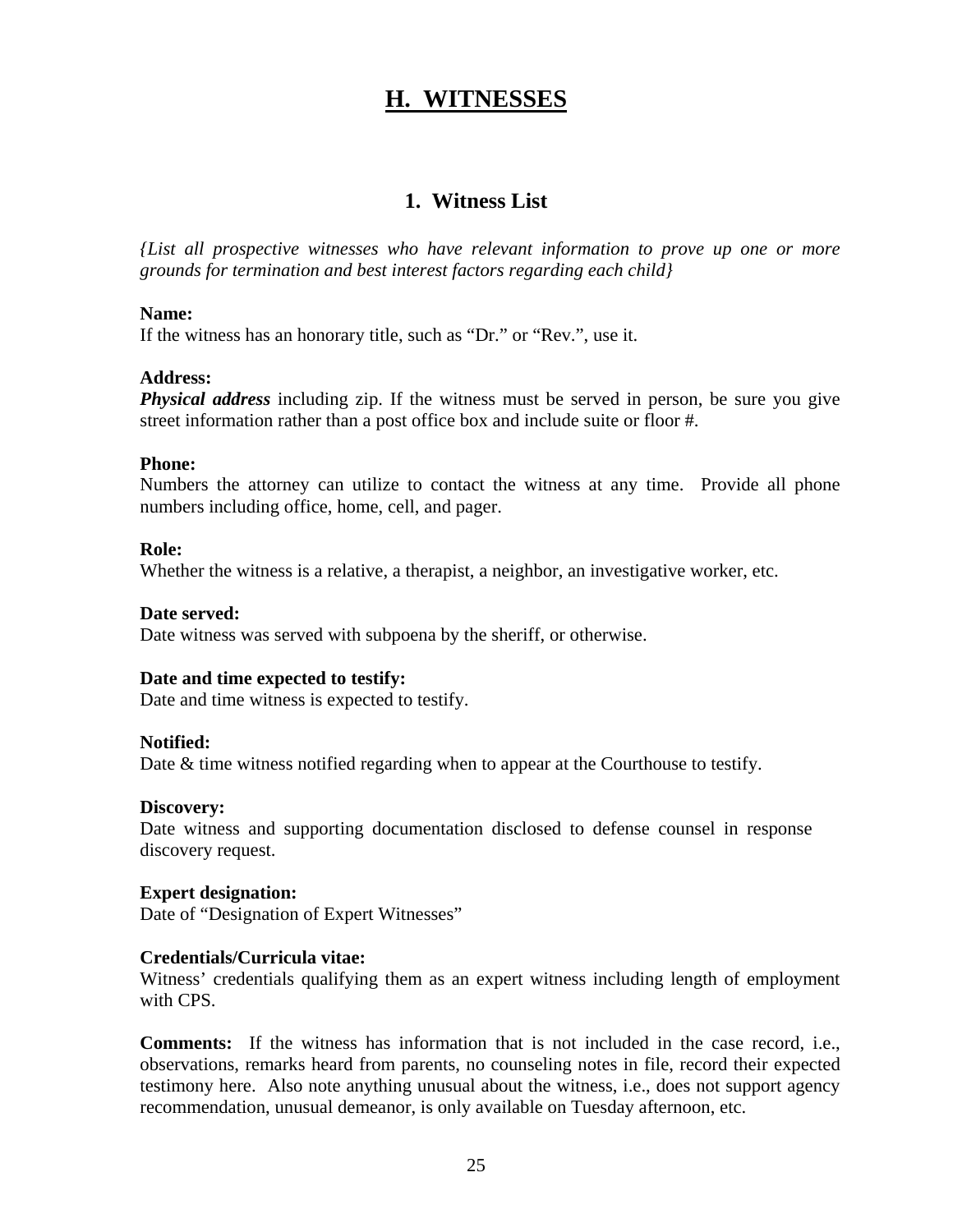#### **WITNESS LIST**

*(Case name)*   $(Page \_\ of \_\ )$ 

 $\_$  . The contribution of the contribution of the contribution of the contribution of  $\mathcal{L}_1$ 

CITY, STATE, ZIP *home #:* ADDRESS DATE SERVED: *ofc #:* WITNESS NOTIFIED: *cell – pager #:* DISCLOSED: *CREDENTIALS:* Discovery: BEST INTEREST TESTIMONY: Expert: COMMENTS:

# **NAME** ROLE: TESTIFY – date  $&$  time:

CITY, STATE, ZIP home #: ADDRESS DATE SERVED: *ofc #:* WITNESS NOTIFIED: *home #: cell – pager #:* DISCLOSED: *CREDENTIALS:* Discovery: BEST INTEREST TESTIMONY: Expert: COMMENTS:

# **NAME** ROLE: TESTIFY – date & time:

CITY, STATE, ZIP home  $#$ : **NAME**<br>ADDRESS *ofc #:* WITNESS NOTIFIED: *home #: cell – pager #:* DISCLOSED: *CREDENTIALS:* Discovery: BEST INTEREST TESTIMONY: Expert: COMMENTS:

\_\_\_\_\_\_\_\_\_\_\_\_\_\_\_\_\_\_\_\_\_\_\_\_\_\_\_\_\_\_\_\_\_\_\_\_\_\_\_\_\_\_\_\_\_\_

# ROLE:

DATE SERVED: TESTIFY – date  $&$  time:

\_\_\_\_\_\_\_\_\_\_\_\_\_\_\_\_\_\_\_\_\_\_\_\_\_\_\_\_\_\_\_\_\_\_\_\_\_\_\_\_\_\_\_\_\_\_\_\_\_\_\_\_

CITY, STATE, ZIP *home #:* ADDRESS DATE SERVED: *ofc #:* WITNESS NOTIFIED: *cell – pager #:* DISCLOSED: *CREDENTIALS:* Discovery: BEST INTEREST TESTIMONY: Expert: COMMENTS:

**NAME** ROLE: TESTIFY – date  $&$  time:

 $\_$  . The contribution of the contribution of the contribution of the contribution of  $\mathcal{L}_1$ 

 $\_$  . The contribution of the contribution of the contribution of the contribution of  $\mathcal{L}_1$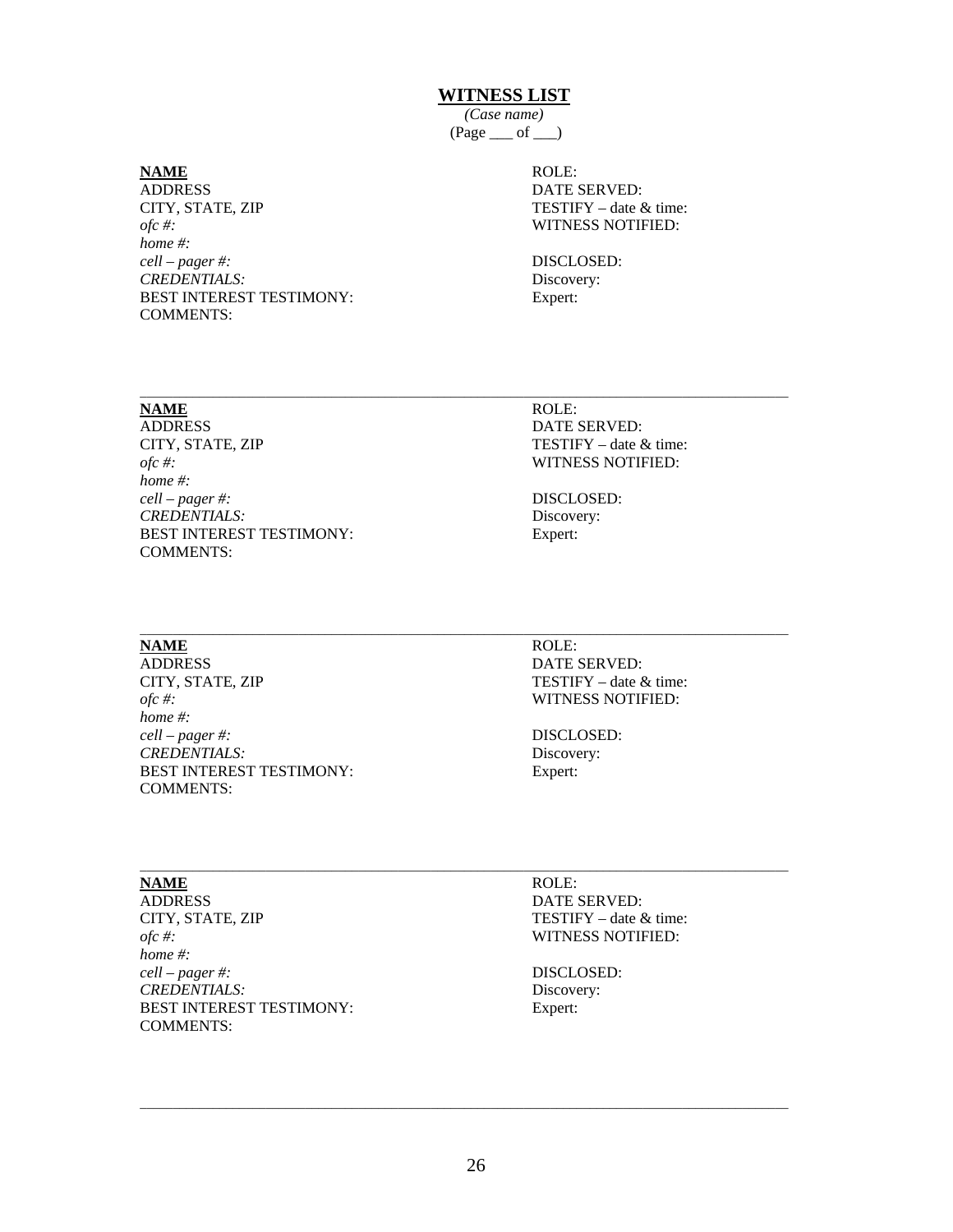## **I. TRIAL LOGS**

## **1. Sub-tabs for each parent for each of the following logs**

 Employment/Sources of Income Child Support CPS History: Intakes and Investigations Criminal History Visitation Services Provided Housing/Home Visitations Relationships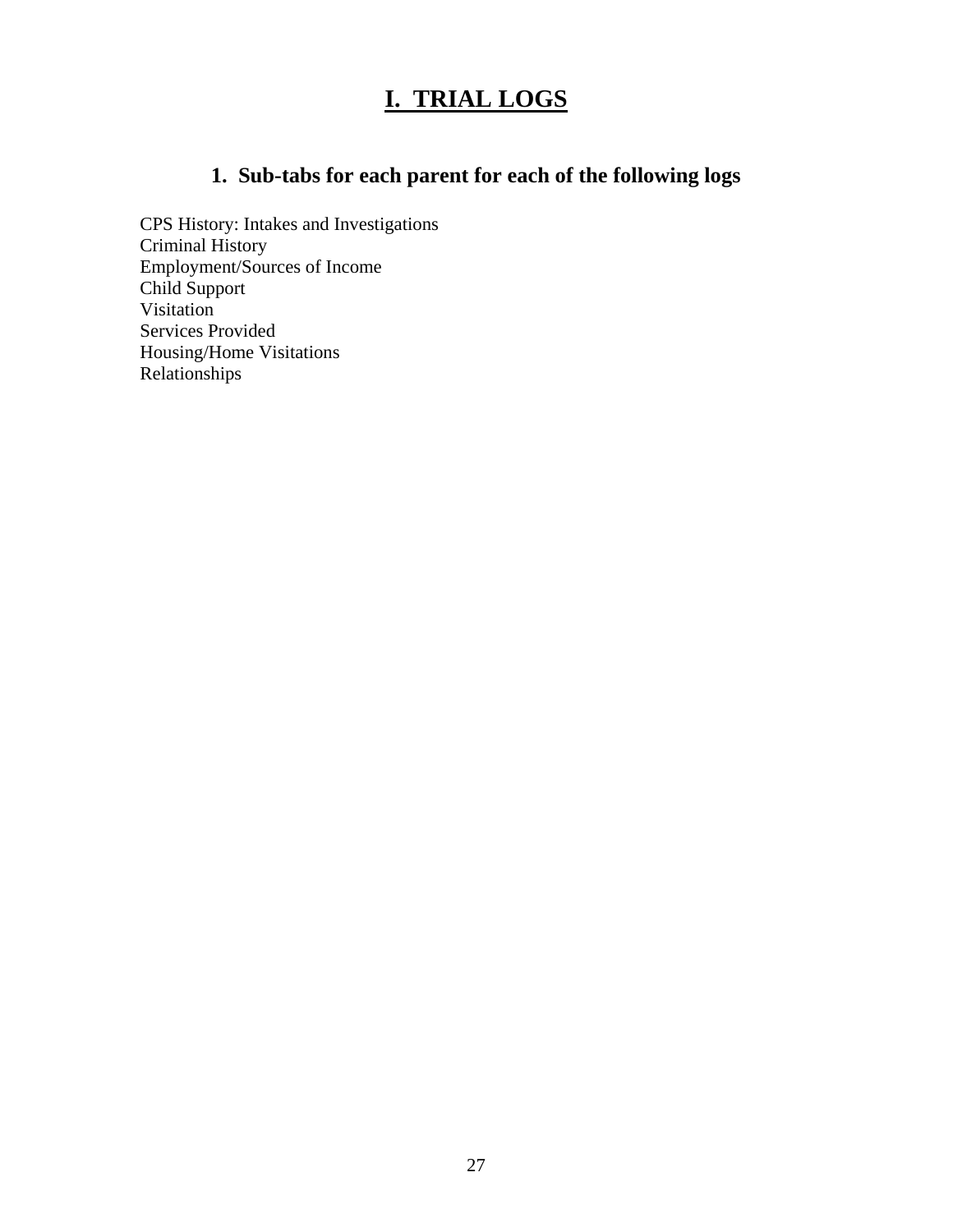## **J. VITAL STATISTICS**

## **1. Sub-tabs for each child**

Birth certificate Social security number Paternity Registry check or other relevant paternity information Court of continuing exclusive jurisdiction check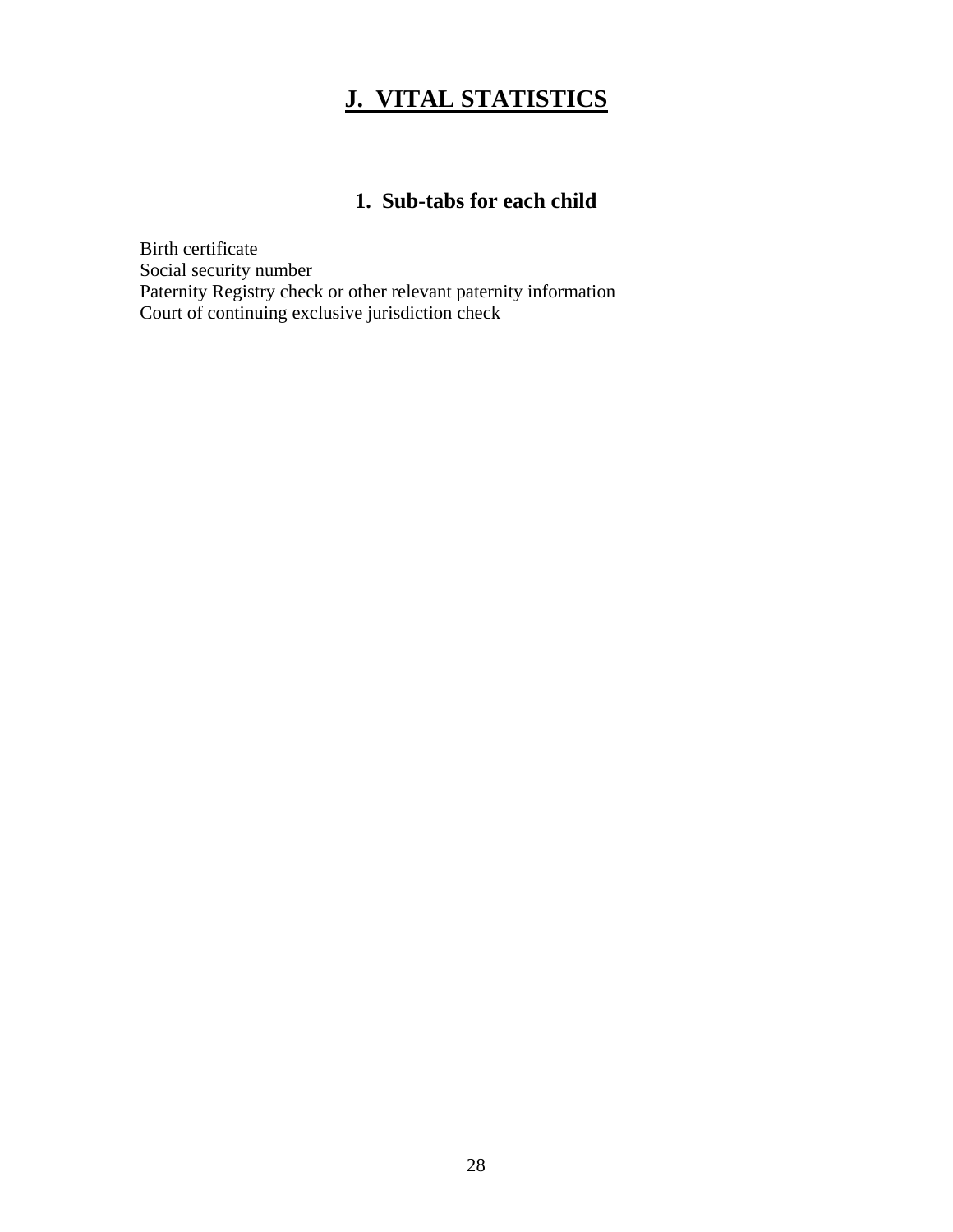## **K. RECORDS FILED WITH THE DISTRICT CLERK**

## **1. Records Affidavit Log**

| Name of Facility | Date<br>mailed<br>affidavit<br>to facility | Date<br>affidavit<br>returned<br>by facility | Date<br>affidavit<br>sent to<br>district clerk | Date<br>notice of<br>filing<br>affidavit<br>mailed to<br>attorneys | Date<br>received<br>file<br>marked<br>copy |
|------------------|--------------------------------------------|----------------------------------------------|------------------------------------------------|--------------------------------------------------------------------|--------------------------------------------|
|                  |                                            |                                              |                                                |                                                                    |                                            |
|                  |                                            |                                              |                                                |                                                                    |                                            |
|                  |                                            |                                              |                                                |                                                                    |                                            |
|                  |                                            |                                              |                                                |                                                                    |                                            |
|                  |                                            |                                              |                                                |                                                                    |                                            |

## **2. Sub-tab for each record affidavit**

Notice of Filing Records Affidavit Date of Notice or filing of Business Records Affidavits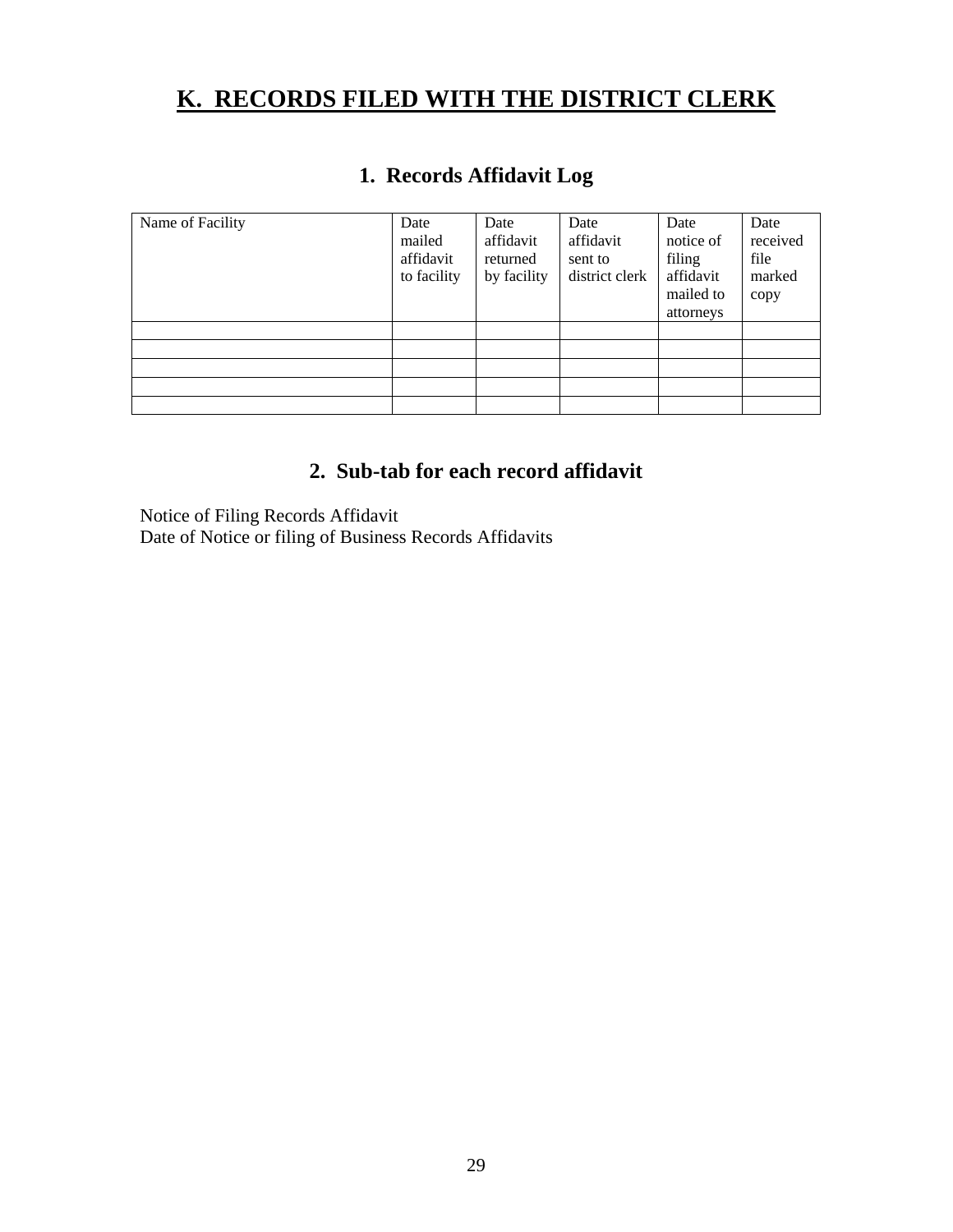## **L. PSYCHOLOGICALS & PSYCHIATRIC EVALUATIONS**

## **1. Sub-tab by name**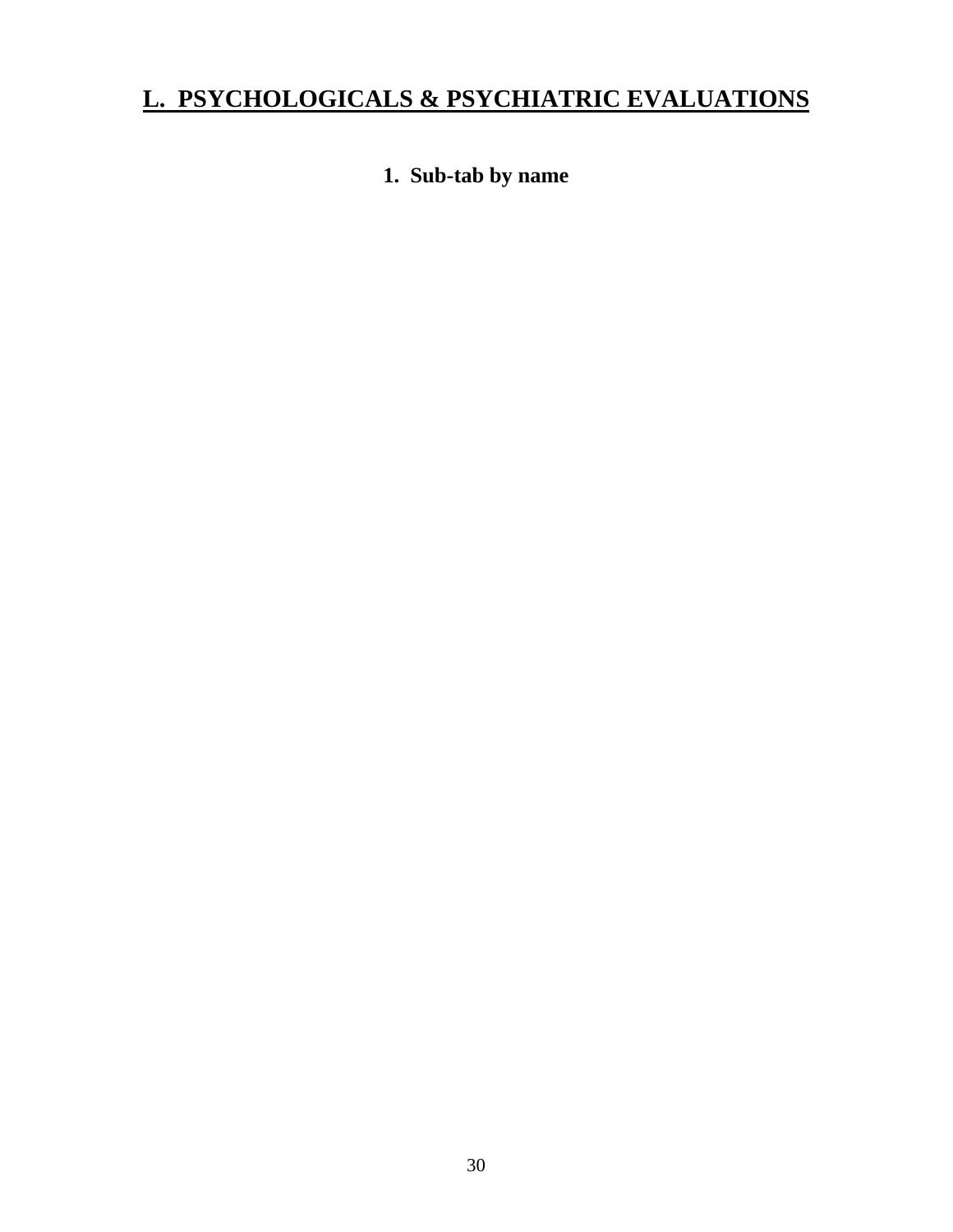# **M. MEDICAL RECORDS**

**1. Sub-tab by name**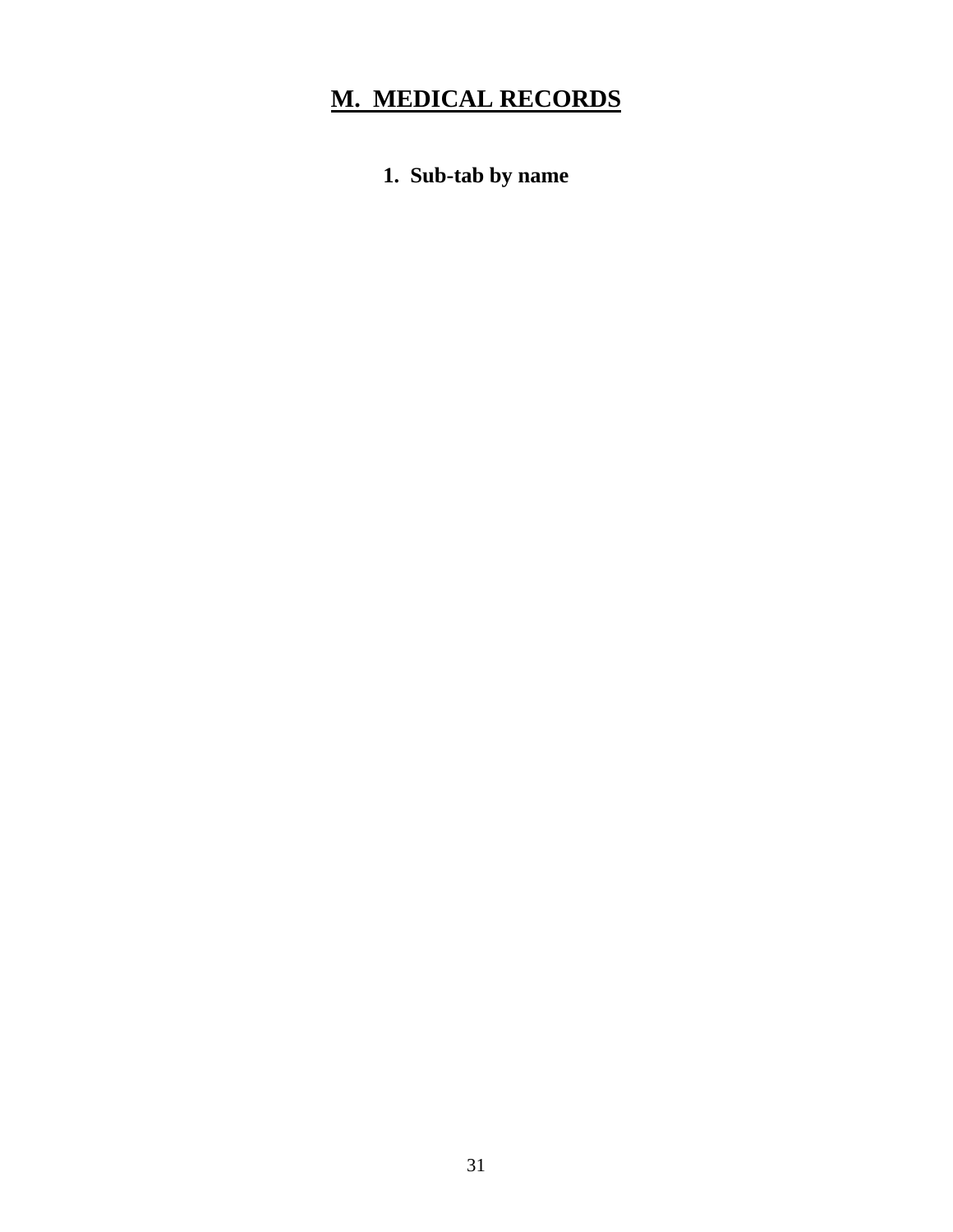## **N. CRIMINAL RECORDS**

- **1. Certified copies of convictions under this sub-tab**
- **2. Copies of law enforcement reports under this sub-tab**